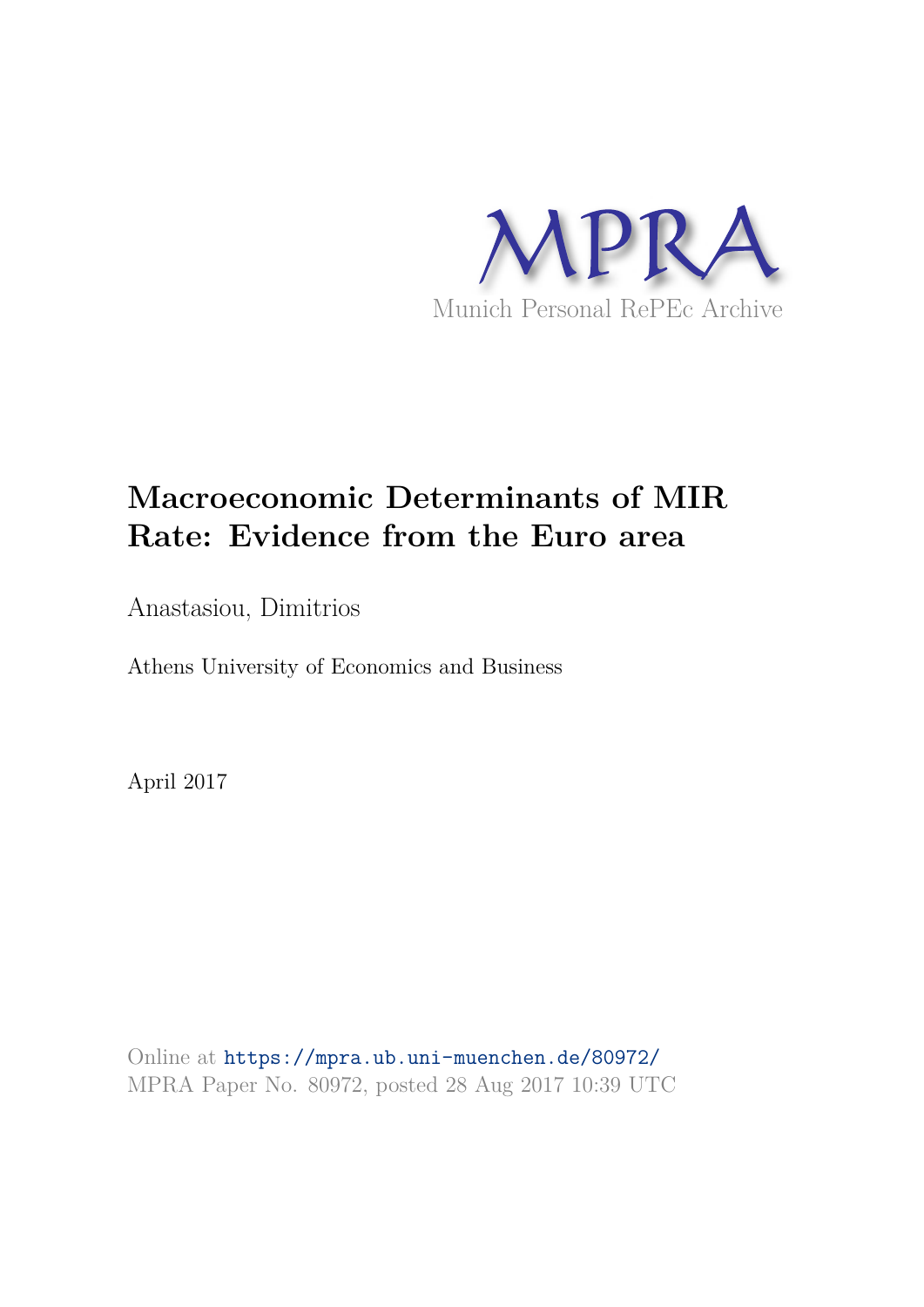# **Macroeconomic Determinants of MIR Rate: Evidence from the Euro area**

# **Dimitrios Anastasiou†**

#### **Abstract**

The objective of this study is to examine the determinants of MIR rate in the Euro area for the period 2003Q1-2015Q3. By employing Fixed Effects, Random Effects and Dynamic OLS (DOLS) as econometric methodologies, I examine if the MIR rate is affected by the following macroeconomic factors: unemployment rate, inflation rate, GDP growth, political stability index and wages as % to GDP. All of these factors found to exert great significance to MIR rate and thus they have to be taken into consideration when macro-prudential policies are designing.

**Keywords:** *MIR rate; Interest margin; DOLS estimation; Euro area; European Central Bank*.

**JEL classification:** C33, C51, E40, E43, E58, G2.

l

**Acknowledgements**: This research did not receive any specific grant from funding agencies in the public, commercial, or not-for-profit sectors. I would like to thank Prof. Mike Tsionas for his useful help, providing me really useful comments and suggestions regarding the econometric methodology.

**<sup>†</sup>** Corresponding author: Teaching and Research Assistant, Department of Accounting and Finance, Athens University of Economics and Business. Postal Address: 76 Patission Street, 10434, Athens, Greece. Email: [anastasioud@aueb.gr](mailto:anastasioud@aueb.gr),.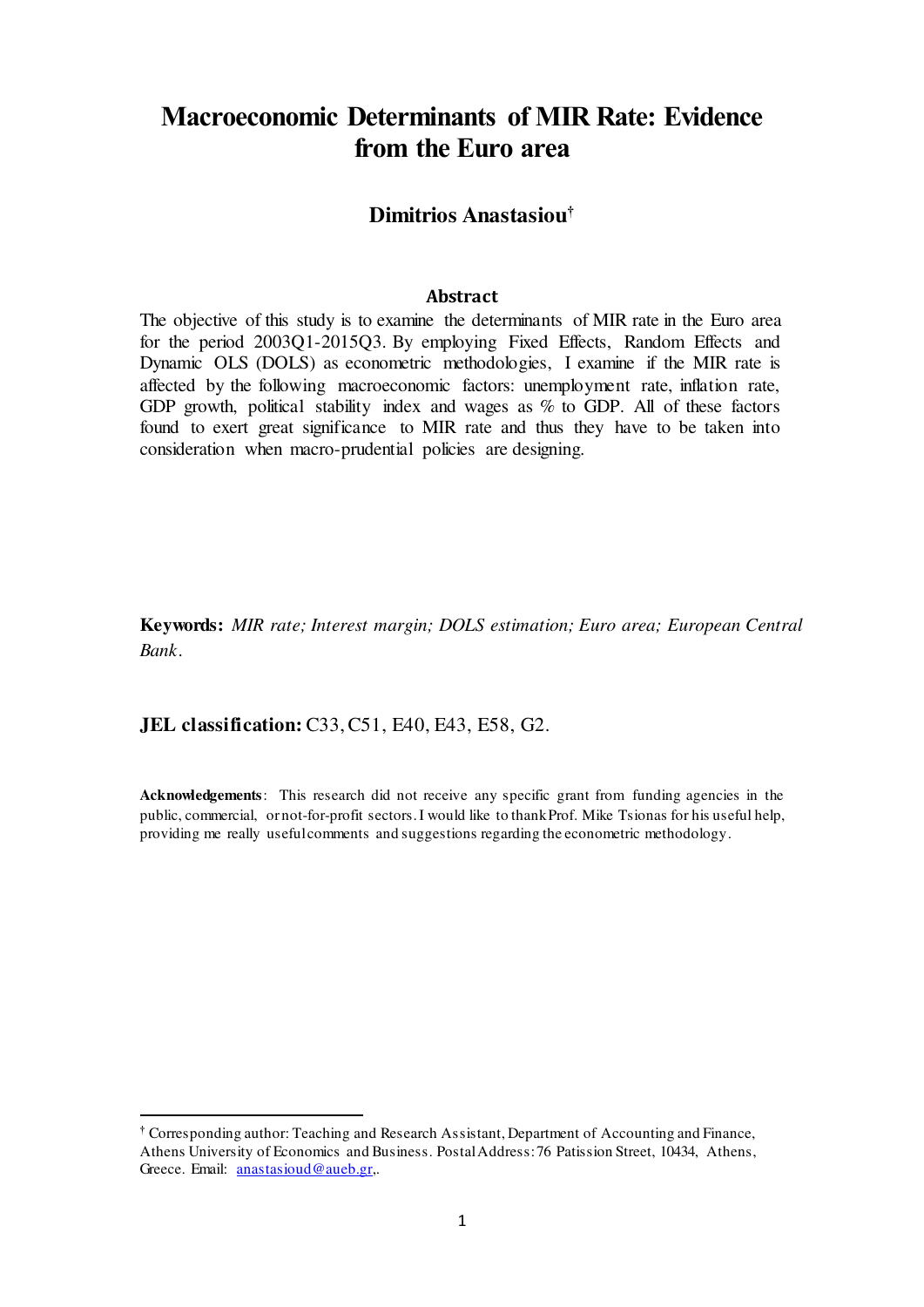# **I. A Brief Literature Review**

Saunders and Schumacher (2000) studied the determinants of the net interest margin taking as sample banks from both the EU and the USA for the period 1988- 1995. They found that the major determinants of the net interest margin are capital to asset ratio, implicit interest payments, market power, opportunity cost and interest rate volatility. Brock and Suarez (2000) stated that bank spreads in the 1990s are influenced by inflation and GDP growth.

Almeida and Divino (2015) examined for the period 2001-2012 the determinants of the banking spread in the Brazilian economy. Almeida and Divino (2015) found that administrative expenses, the Herfindahl-Hirschaman index and the total output measured by the GDP, are the main factors of the interest rate spread in Brazil.

Perera and Wickramanayake (2016) examined for the period 1996-2010 the determinants of commercial bank retail interest rate adjustments having as sample 122 countries. According to their findings, commercial bank retail interest rate is affected by both macroeconomic-governance and financial factors. Other studies which have attempted to identify the factors that affect the interest rate adjustments are these of Mojon (2000); Sander and Kleimeier (2004); Wang and Lee (2009); Mishra *et al.,* (2010); Gigineishvili (2011).

Islam and Nishiyama (2016) investigated the factors of bank net interest margins for the period 1997-2012 for the following counties: Bangladesh, India, Nepal and Pakistan. They found that inflation rate and economic growth significantly influence the interest margins in a negative manner.

Other studies that have examined which macroeconomic variables affect interest rate margins are (Cottarelli and Kourelis, 1994; Sander and Kleimeier, 2004; Égert *et al.,* 2007) who tested the inflation rate as potential determinant, (Sander and Kleimeier,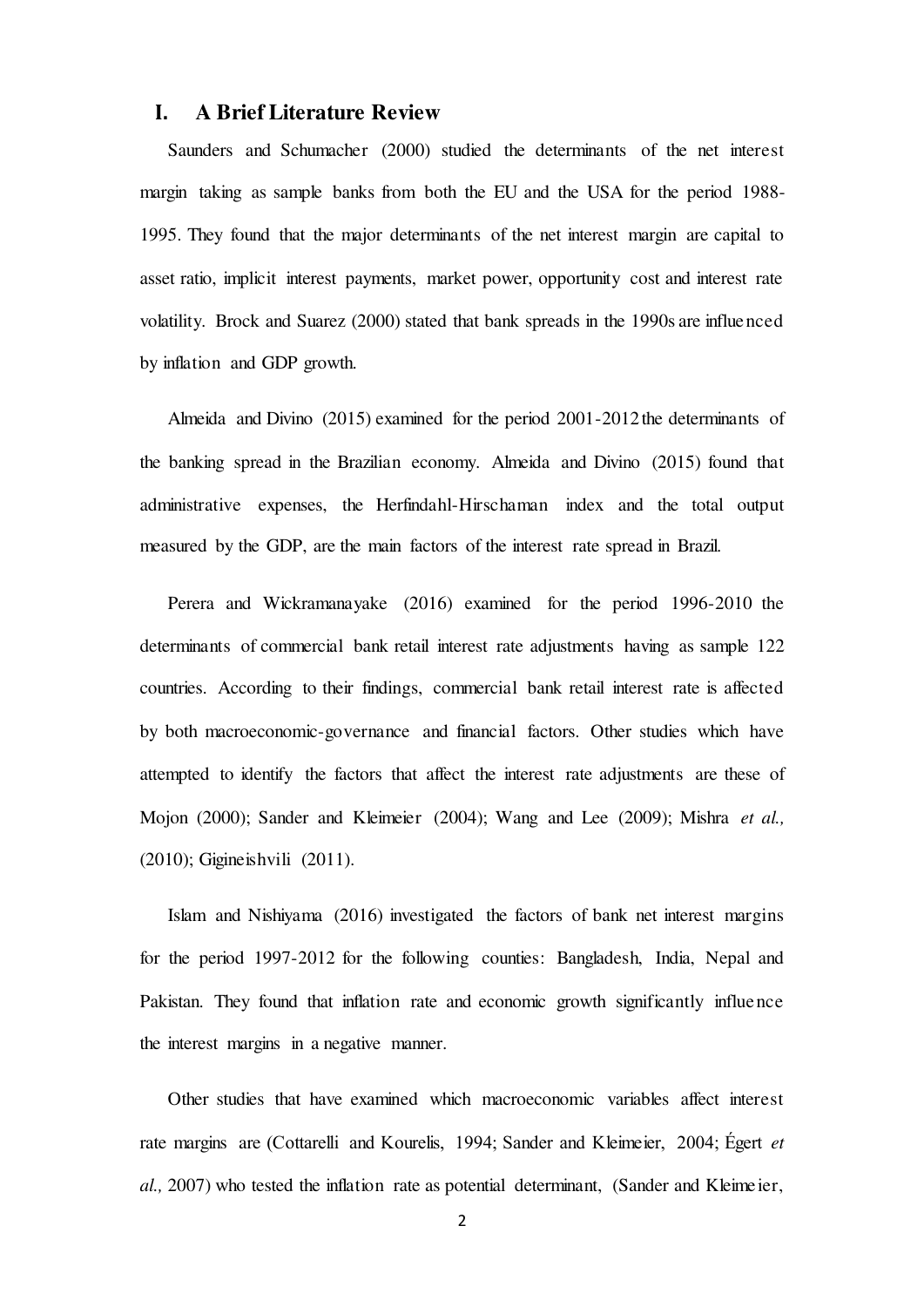2006; Égert *et al.,* 2007; Claeys and Vennet, 2008) who examined the economic growth as potential determinant, (Cottarelli and Kourelis, 1994; Mojon, 2000; Sander and Kleimeier, 2006; Claeys and Vennet, 2008; Wang and Lee, 2009) who investigated if interest rate volatility influences interest rate margins adjustments.

Another recent study is this of Louri and Migiakis (2015) who studied which variables affect the margins that the Euro-area non-financial corporations (NFCs) pay for their bank loan for the period 2003-2014. In particular, Louri and Migiakis (2015) examined the determinants of bank lending margins for distressed and non-distressed Euro-area countries and their major finding is that prudence of banks' management and market concentration are two significant factors that positively affect the bank lending margins in the Euro-area.

The theme of the MIR rate is relatively new in the literature. In particular, as far as I know, Anastasiou, Louri and Tsionas  $(2016)^1$  is the only study which first utilized the theme of the MIR rate examining it as a potential determinant of the European Nonperforming loans.

## **II. Data Issues and Description of Variables**

l

In the present study, I explore some macroeconomic determinants as potential factors that influence the MIR margin. MIR is a new type of interest rate-margin derived from the ECB Data Warehouse for the period 2003Q1-2015Q3. MIR rate (or margin) is defined as the difference between interest rates on consumer loans without guarantee or collateral and consumer loans with guarantee or collateral. This difference-margin comprises information about the assessment of borrowers' credit risk. As a

<sup>&</sup>lt;sup>1</sup> According to Anastasiou, Louri and Tsionas (2016), MIR interest rate margin found to be a crucial determinant of European NPLs (positively affecting them).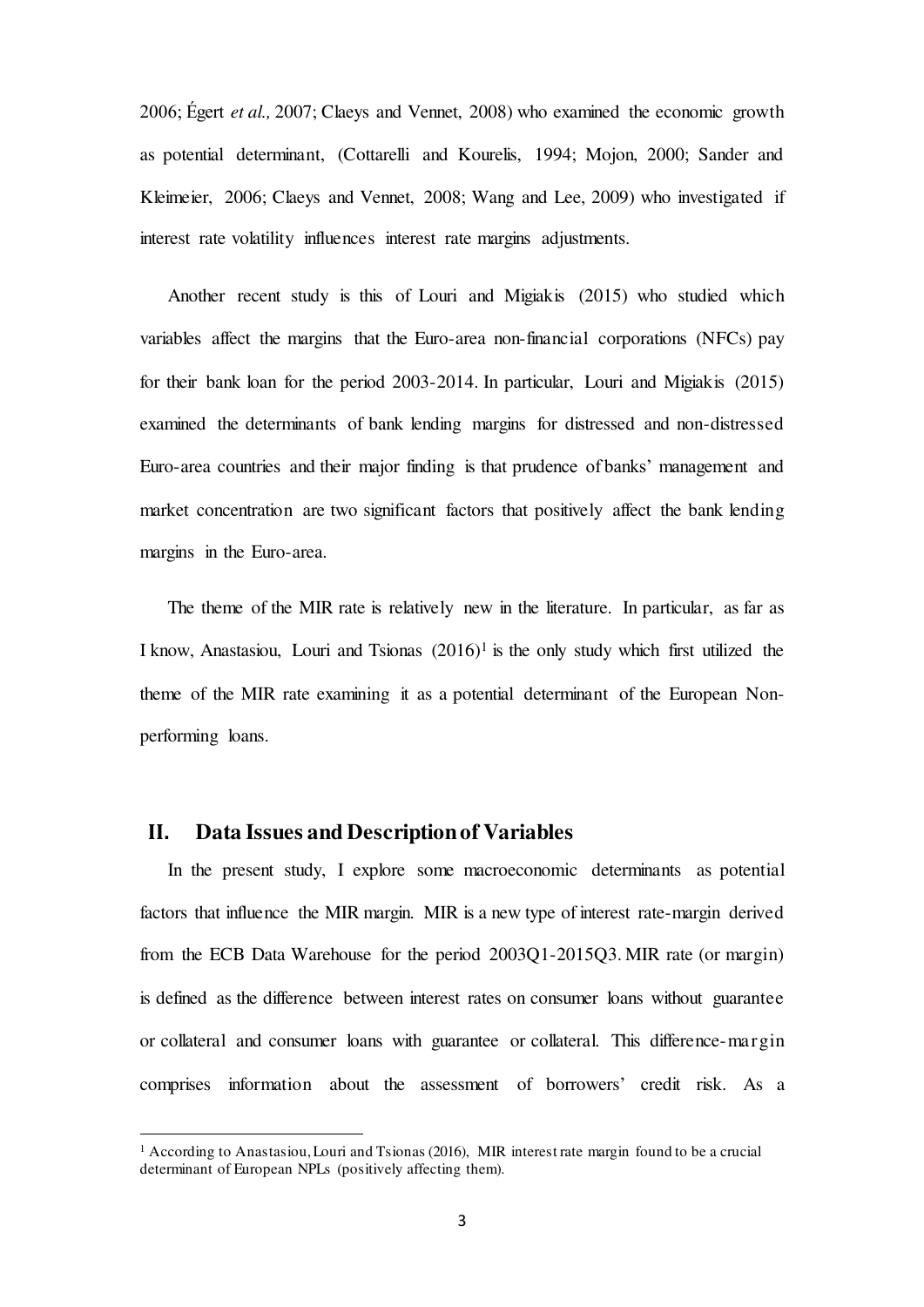consequence, a greater (lower) MIR rate implies that we have borrowers with lower (higher) credibility. A rise of MIR rate will also signify that borrowers will have to undergo greater net-costs due to the fact that such borrowers are "riskier". At this point it has to be noted that MIR rate captures only a narrow section of borrowers, since it does not capture those who take out mortgages or corporate borrowers. As far as I know this is the first empirical study which examines some macroeconomic factors as potential variables that affect MIR rate.

From figures 1 and 2 we can observe a pictorial presentation of the evolution of MIR rate in the Euro area countries for the period 2003Q1-2015Q3. In order to have more presentable plots, I plotted the MIR rate for two distinct country groups, country group A and B, where in country group A (B) belong the countries which are characterized as core (periphery) Euro-area countries.

#### **\*\*\*\*\*Insert Figures 1 and 2 here\*\*\*\*\***

The macroeconomic variables that were employed as explanatory variables are specified as follows:

**unemp**: *unemp* stands for unemployment rate. Data for unemployment rate were collected from OECD. A country with high unemployment rate suggests that more people are unable to meet their debt obligations and hence this country will typically have more risky borrowers with less collateral. Thus, *unemp* is expected to have a positive sign.

**growth:** This variable denotes the GDP growth rate. I collected data from OECD. GDP growth rate is expected to have a negative sign, since an economy with high growth rate is expected to have less risky-borrowers. GDP Growth rate directly influences the supply and the demand of loans and deposits and therefore the activities of banks. Kunt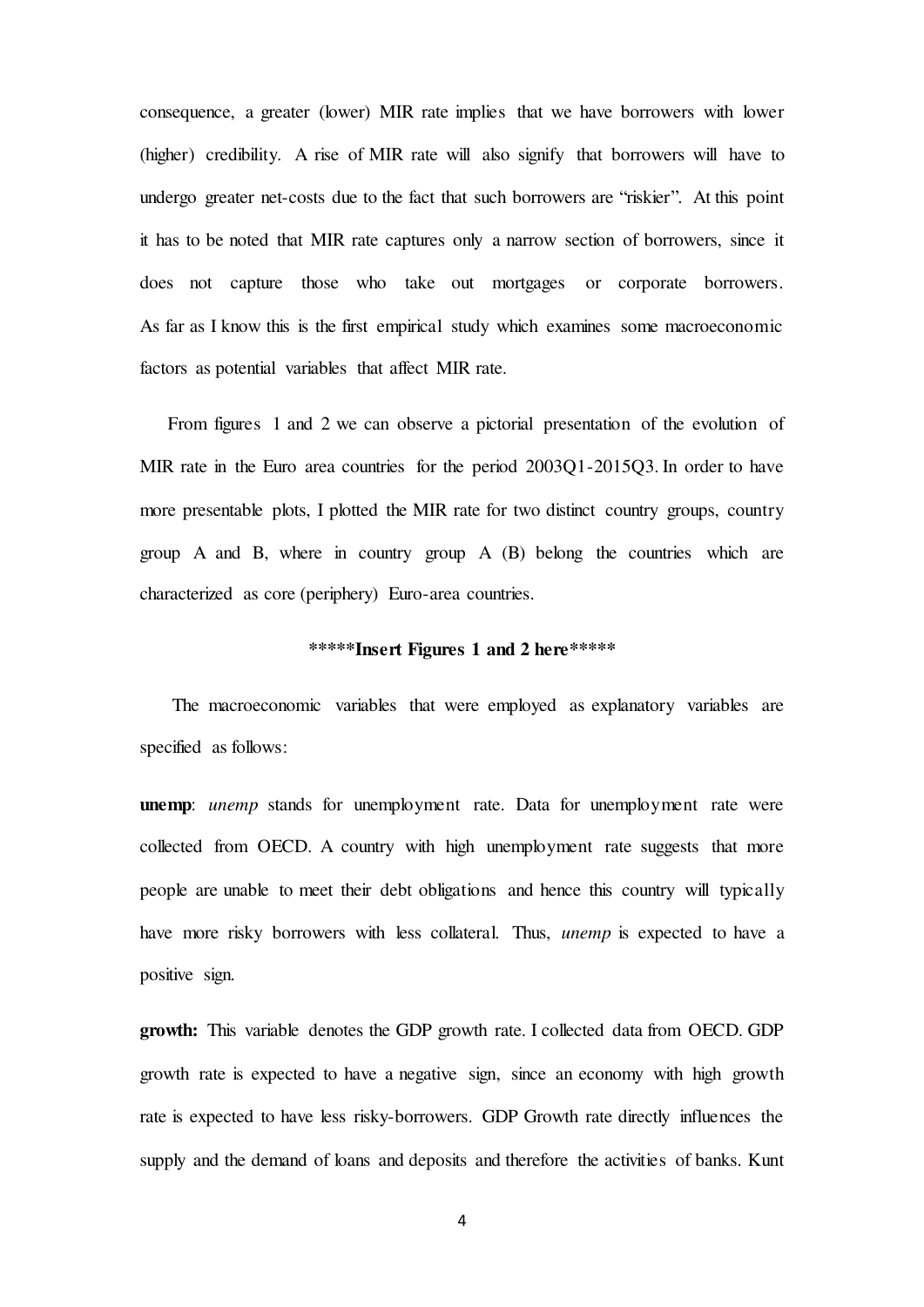*et al.,* (1999) and Tarus *et al*., (2012) found an inverse relationship between economic growth rate and bank interest margins.

**inflrat:** *inflrat* stands for inflation rate. Because of lack of data, I utilized the percentage change of CPI as a proxy for the inflation rate, also collected from OECD. Inflation rate is expected to has either a positive (Demirguc-Kunt and Huizinga, 1998) or a negative sign (Boyd et al. 2001; Abreu and Mendes, 2003; Islam and Nishiyama, 2016).

**politic\_stab:** *politic\_stab* is an index obtained from Datastream Professional and denotes the political stability of a country. The higher the index is, the greater political stability prevails in the country. A more political stable country is expected to have less risky-borrowers than other countries which are political unstable and thus *politic\_stab* is expected to have a negative sign. As far as I know this is the first empirical study which examines the variable *politic\_stab* as a potential macroeconomic determinant of interest rate margin.

**wage**: As *wage,* I utilized wage as % to GDP. As *wage* increases borrowers will have greater income and probably more collateral. Thus, borrowers with higher wage will seem more credible to banks and thus a lower MIR rate is expected. So, *wage* coefficient is expected to be negative. As far as I know this is the first empirical study which examines the variable *wage* as a potential macroeconomic determinant of interest rate margin.

From table 1 we can see a correlation matrix of all of our variables. From the correlation matrix, we observe that are not recorded any extreme correlations between the variables.

#### **\*\*\*\*\*Insert Table 1 here\*\*\*\*\***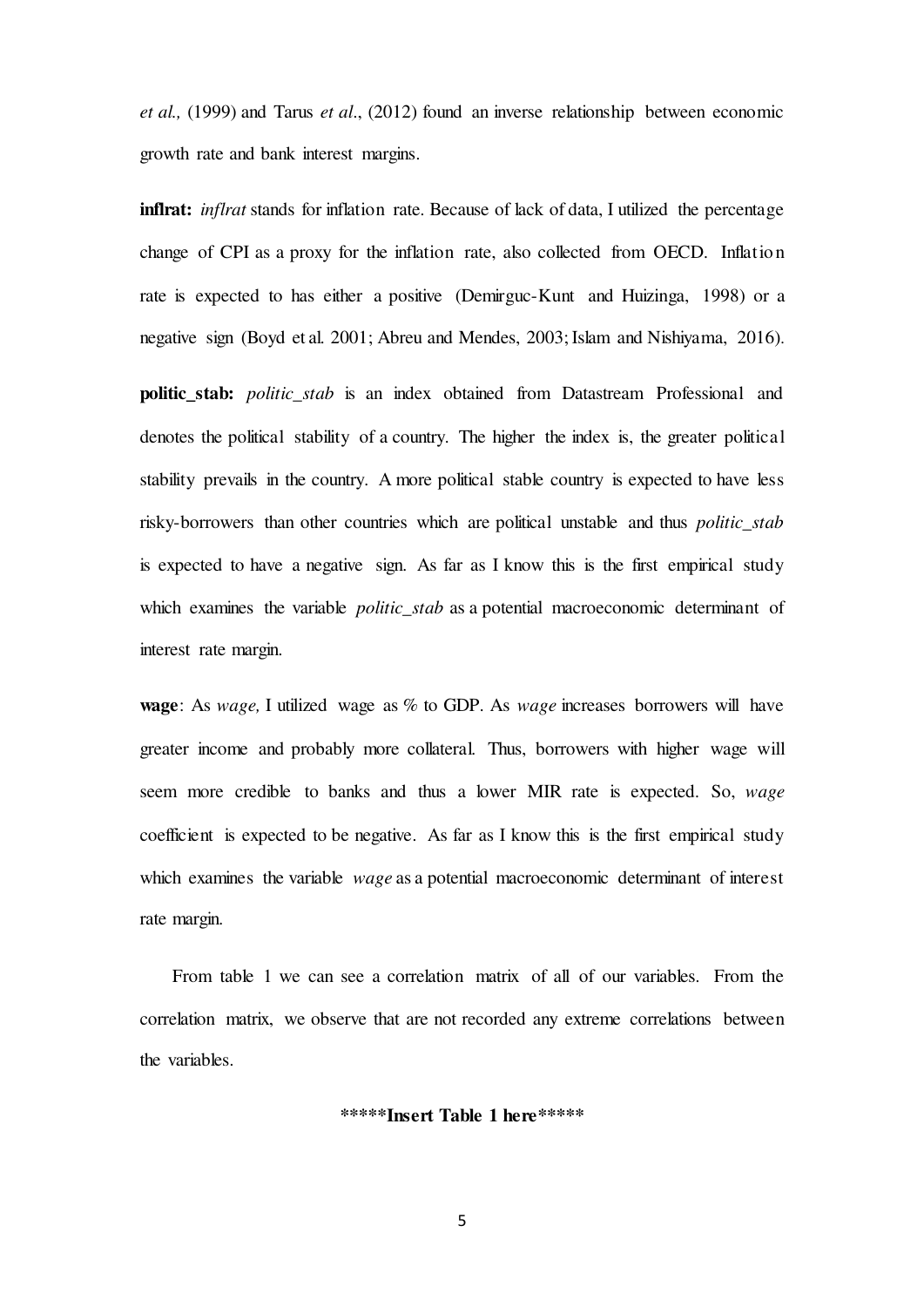In table 2 they are available both the sources from which I took the data and the expected signs of the variables.

#### **\*\*\*\*\*Insert Table 2 here\*\*\*\*\***

In table 3 I provide the descriptive statistics for all the variables and in table 4 the descriptive statistics of all the variables for each country. The countries that I included in my analysis are the following: Austria, Belgium, Finland, France, Germany, Greece, Ireland, Italy, Lithuania, Luxembourg, Netherlands, Portugal, Slovakia, Slovenia and Spain.

### **\*\*\*\*\*Insert Tables 3 and 4 here\*\*\*\*\***

# **III. Econometric Methodology**

In the present study, I utilized quarterly data for 15 Euro-area countries for the period 2003Q1-2015Q3. I have an unbalanced panel dataset which includes 732 observations.

As a first step, I examined the variables for unit roots existence. I tested for unit roots with the Augmented Dickey-Fuller (ADF) test. ADF test, which was firstly proposed by Dickey and Fuller (1979), has as a null hypothesis that all panels contain a unit root. From table 5 we perceive that all of our variables found to be stationary at level.

### \*\*\*\*\***Insert table 5 here**\*\*\*\*\*

Given that i, t, *unemp, inflrat, growth, politic\_stab* and *wage* denote country, time, unemployment rate, inflation rate, GDP growth rate, political stability and wage % GDP respectively, I employ the following econometric model:

 $m r_{it} = a + \beta_1$ unem $p_{it} + \beta_2$  inf lrat $_{it} + \beta_3$ growth $_{it} + \beta_4$ politic\_stab $_{it} + \beta_5$ wag $e_{it} + u_{it}$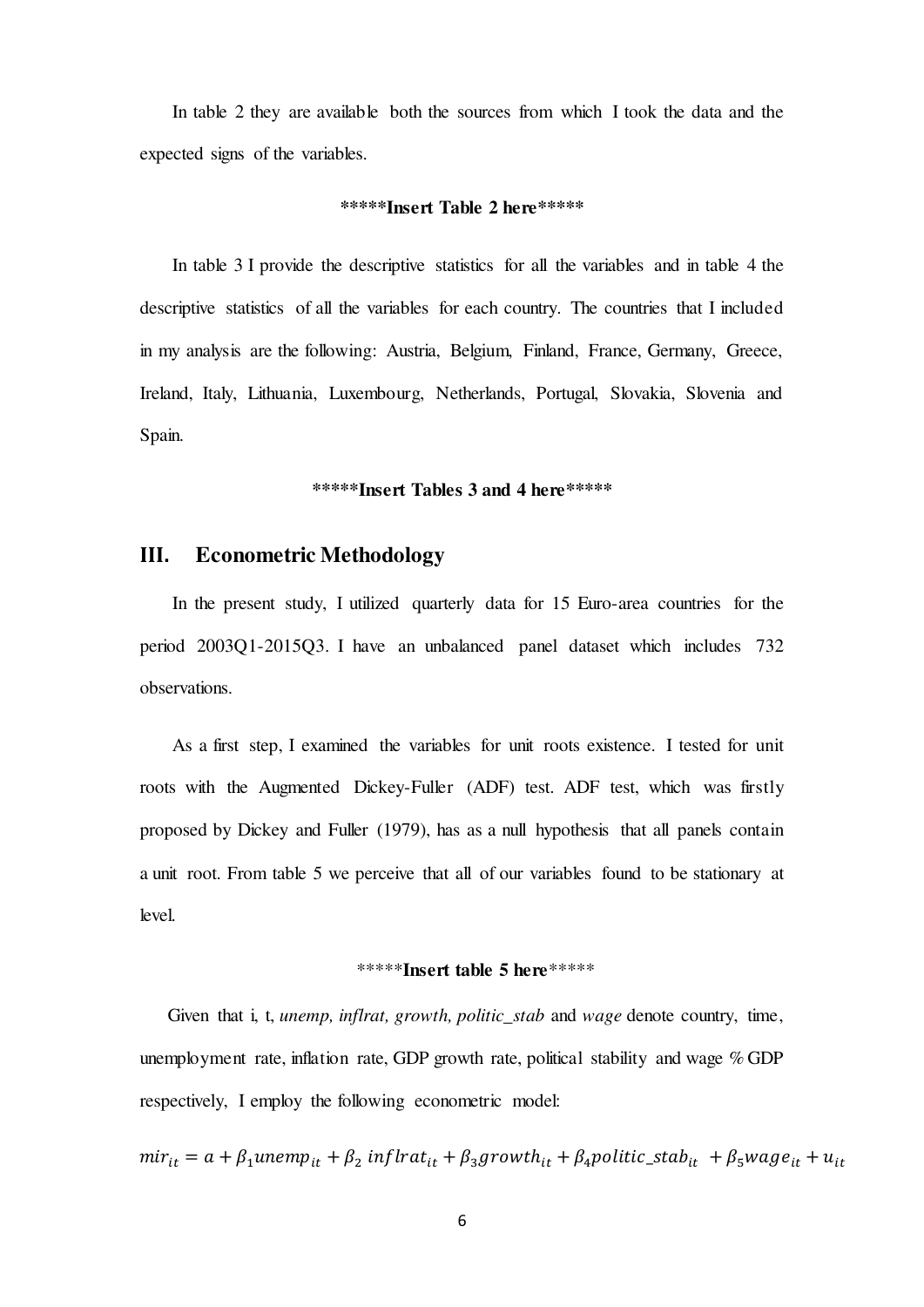The above econometric specification was estimated with Fixed Effects, Random Effects and DOLS estimation. The reason why I employ DOLS as an alternative estimation method is twofold. Firstly, because I want to examine if there is a long-run relationship between *mir* and the macroeconomic explanatory variables which I employed, and secondly for robustness check of the Fixed Effects and the Random Effects results.

Below I make a short presentation of the DOLS estimation method.

#### **Panel DOLS estimates**

To estimate the long-run relationship between variables there is a variety of estimators. These include within-group and between-group fully modified OLS (FMOLS) estimators and dynamic OLS (DOLS) estimators. FMOLS (DOLS) is a nonparametric (parametric) approach to dealing with correlation. In DOLS methodology lags and leads are included in order to deal with both the problems of the existence or absence of cointegration and the irrespectively order of integration. In our case 2 leads and lags were introduced.

Stock and Watson (1993) developed the dynamic OLS (DOLS) model which allows variables to be integrated of alternative orders. Stock and Watson (1993) suggested a parametric approach for estimating long-run equilibria in systems that might comprise variables with different order of integration but still cointegrated. Last but not least, after Monte Carlo simulations they found that DOLS is more favorable, especially in small samples.

Their basic model was the following:

$$
y_t = \beta_0 + \beta_1 x_t + \sum_{i=-p}^p c_i \Delta x_{t-i} + e_t
$$
,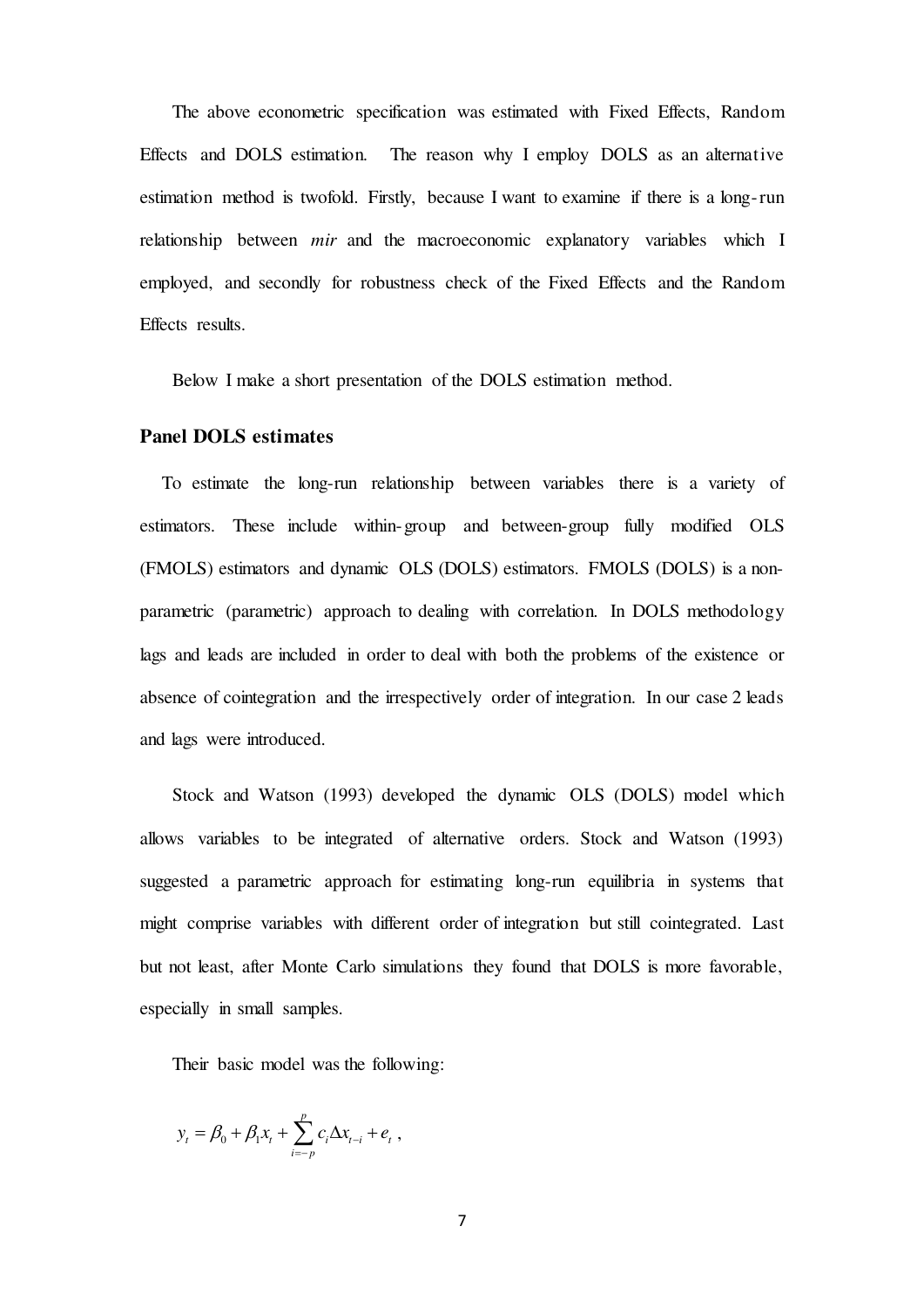where  $\hat{\beta}_1$  is the dynamic OLS estimator and it is asymptotically normally distributed.

Kao and Chiang (2000), Mark and Sul (2003), and Pedroni (2001) proposed extensions of the Saikkonen (1992) and Stock and Watson (1993) DOLS estimator to panel data settings. Panel DOLS involves augmenting the panel cointegrating regression equation with cross-section specific lags and leads  $\Delta x_i$  to eliminate the asymptotic endogeneity and serial correlation. Pedroni (2001) has suggested a betweendimension, group-means panel DOLS estimator that incorporates corrections for endogeneity and serial correlation parametrically. Pedroni (2001) used the following regression model which includes lead and lag dynamics:

$$
y_{it} = \alpha_i + \beta_i x_{it} + \sum_{j=-K_i}^{K_i} \gamma_{ik} \Delta x_{i,t-k} + e_{it}
$$

where

$$
\hat{\beta}_{i,DOLS} = \left[ N^{-1} \sum_{i=1}^{N} \left( \sum_{t=1}^{T} z_{it} z_{it} \right)^{-1} \left( \sum_{t=1}^{T} z_{it} \overline{y}_{it} \right) \right]_{1} (*)
$$

and  $z_{it}$  is the  $2(k+1) \times 1$  vector of regressors  $z_{ii} = \{(x_{ii} - \overline{x}_i), \Delta x_{ii-k, \dots} \Delta x_{ii+k}\}\ \tilde{y}_{ii} = y_{ii} - \overline{y}_i;$  the subscript 1 outside the brackets in (\*) indicate that only the first element of the vector is taken to obtain the pooled slope coefficient.

Mark and Sul (2003) have developed a new DOLS estimator which allows for simultaneous dependence between cross-sectional and time series. According to their study, the possible endogeneity can be eliminated by projecting  $u_{it}$  into the lags and leads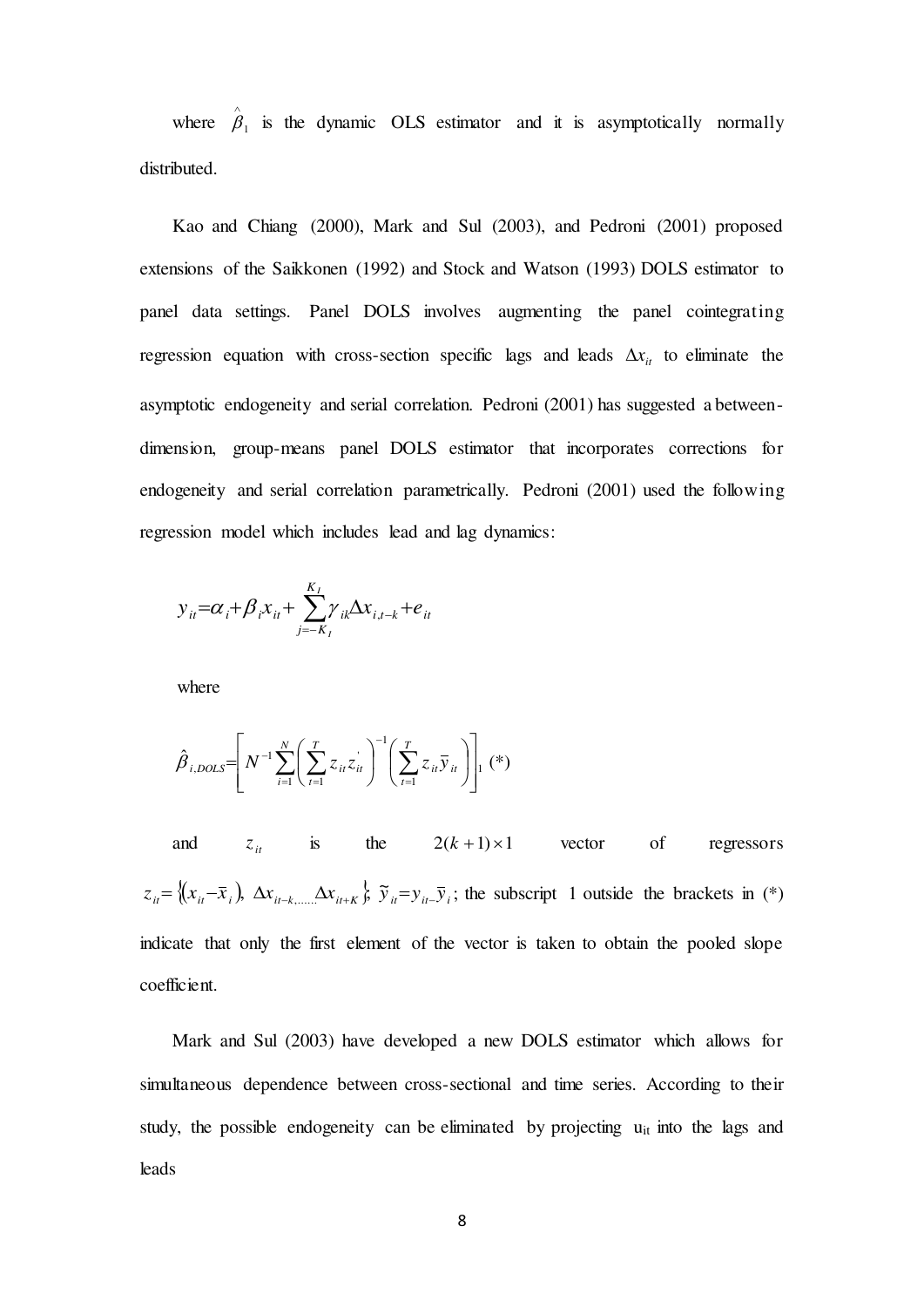$$
u_{it} = \sum_{s=-p_i}^{p_i} \delta_{i,s} \Delta x_{i,t-s} + u_{it}^* = \delta_i z_{it} + u_{it}^*,
$$
 where  $u_{it}^*$  is the projection error and is

orthogonal to all leads and lags of  $\Delta x_{i,t}$ .

Finally, Kao and Chiang (2000) found that DOLS estimator is asymptotically unbiased and normally distributed, even in the present of endogenous regressors.

#### **IV. Estimation Results**

After the estimation of my model both with the Fixed Effects and the Random Effects approach (Wooldridge, 2010), I provide the corresponding results in tables 6 and 7 respectively. Tables 6 and 7 include the estimated coefficients with their corresponding robust standard errors after the Fixed Effects and Random Effects estimation method respectively. At that point it has to be noted that the probability value of the Hausman test found to be equal to 0.000 rejecting the null hypothesis and thus Fixed Effects found to be a more appropriate method than the Random Effects method. However, I also provide the estimation results from the Random Effects approach in order to give an extra robust econometric evidence.

### **\*\*\*\*\*Insert Tables 6 and 7 here\*\*\*\*\***

All the variables found to exert a great significance on the MIR rate. Also, all variables found to have the proper sign as we expected. Specifically, regarding the Fixed Effects approach, the coefficient of unemployment rate found to be positive and equal to 0.116. Variables *growth, politic\_stab* and *wage* found to exert a great negative impact on MIR rate with estimated coefficients equal to -0.225, -1.470 and -0.334 respectively. Inflation rate found to be significant and positive supporting the study of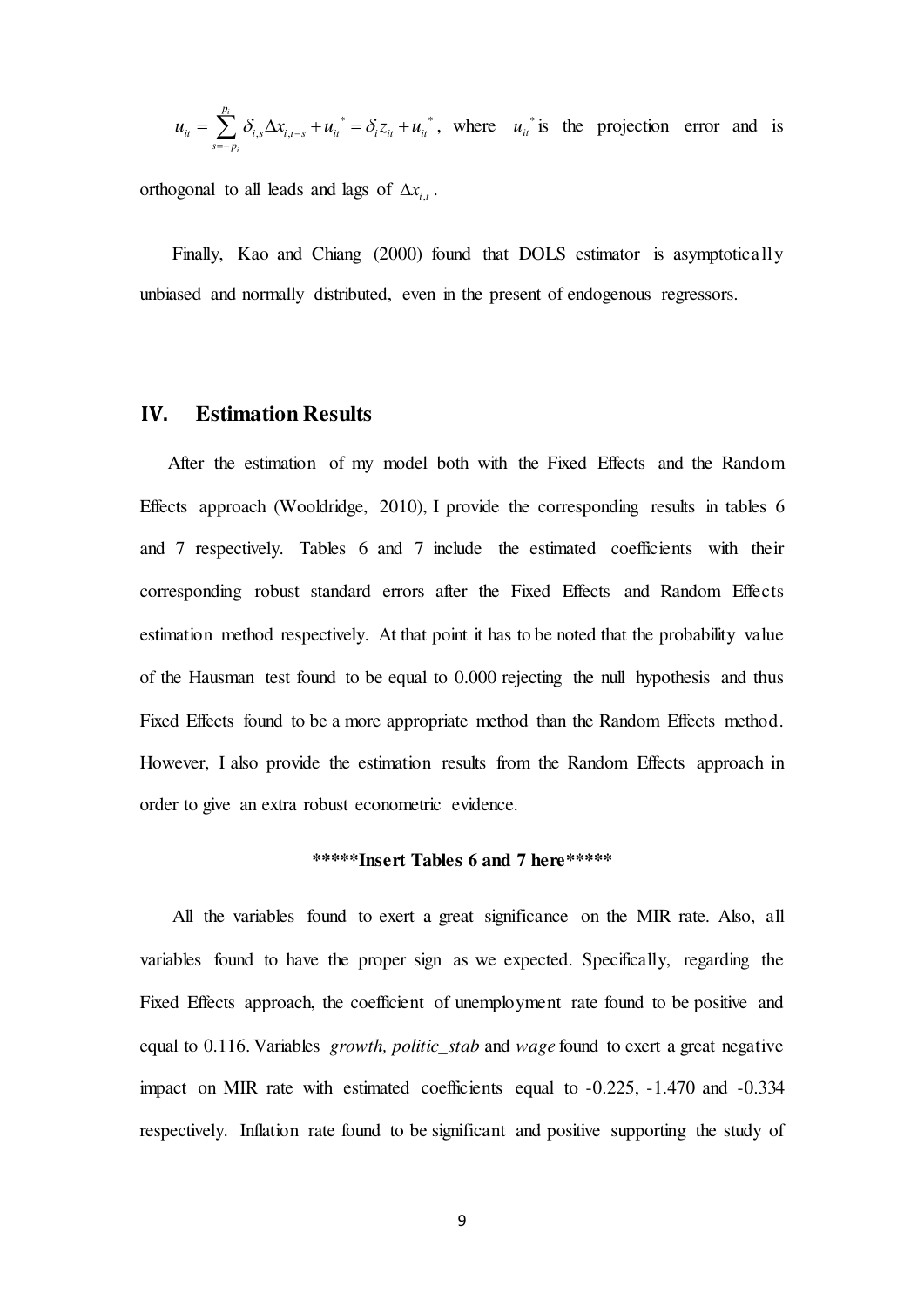Demirguc-Kunt and Huizinga (1998). The same results have been found with the Random Effects approach regarding the signs and the statistical significance.

Concerning the DOLS methodology, the estimated long-run coefficients with their corresponding standards errors can be found at table 8.

# **\*\*\*\*\*Insert Table 8 here\*\*\*\*\***

The results from DOLS method confirm the corresponding results of both the Fixed and the Random Effects method, apart from the result of the variable *inflrat*.

In general, all the variables found to have a great impact on the MIR rate and also all the variables found to have the expected signs. In particular, the long-run estimated coefficients of *unemp, growth, politic\_stab* and *wage* found to be equal to 0.170, -0.595, -1.311 and -0.701 respectively.

As a consequence, the results are robust to alternative econometric specifications. Nevertheless, the sign of *inflrat* was not found to be compatible with the corresponding sign of the Fixed (and Random) Effects approach. In the DOLS estimation method, variable *inflrat* found to negatively affect the MIR rate and thus this result provides further support of the findings of Boyd et al. (2001), Abreu and Mendes (2003) and Islam and Nishiyama (2016).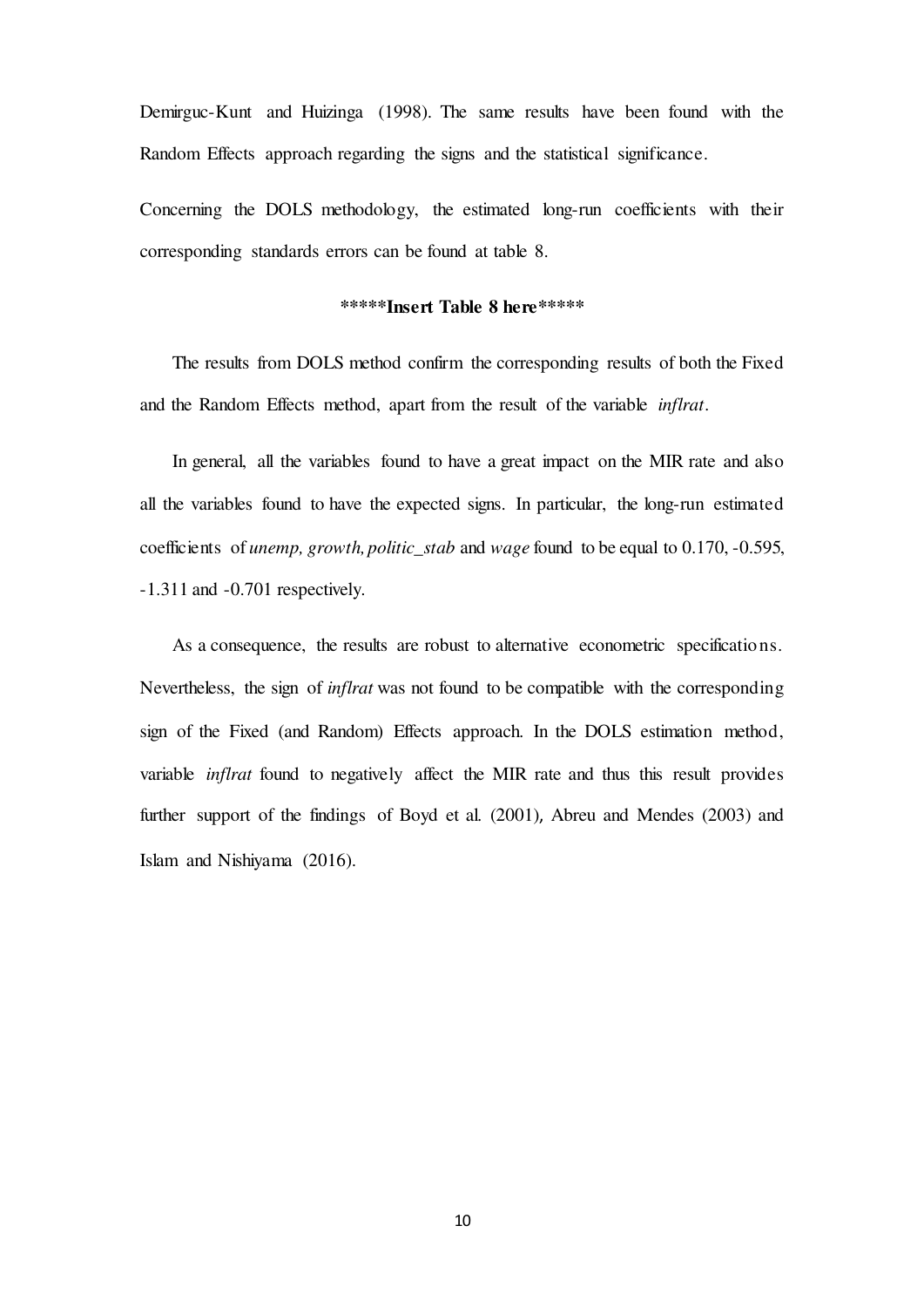# **V. Conclusions**

The objective of this study is to examine the causes of MIR rate in the euro area for the period 2003Q1-2015Q3. By employing Fixed Effects, Random Effects and Dynamic OLS (DOLS) as econometric methodologies I found that MIR rate is explained by the following macroeconomic factors: unemployment rate, inflation rate, GDP growth political stability index and wages as % to GDP. All of these factors found to exert great significance to MIR rate. The estimation results with Fixed Effects, Random Effects and DOLS are very similar and thus my results provide strong robust econometric evidence. Such findings can be helpful when designing macro-prudential policies. Moreover, such findings could be useful for economic policy makers (in particular for monetary authorities).

In terms of directions for future research, other extra independent variables could be employed-tested such as tax on personal income, corruption index, business cycle and money supply. Because of lack of data and a potential multicollinearity problem, I could not delve into the literature and examine further potential factors that affect MIR rate. However, a step as such could broaden the horizon for a further research.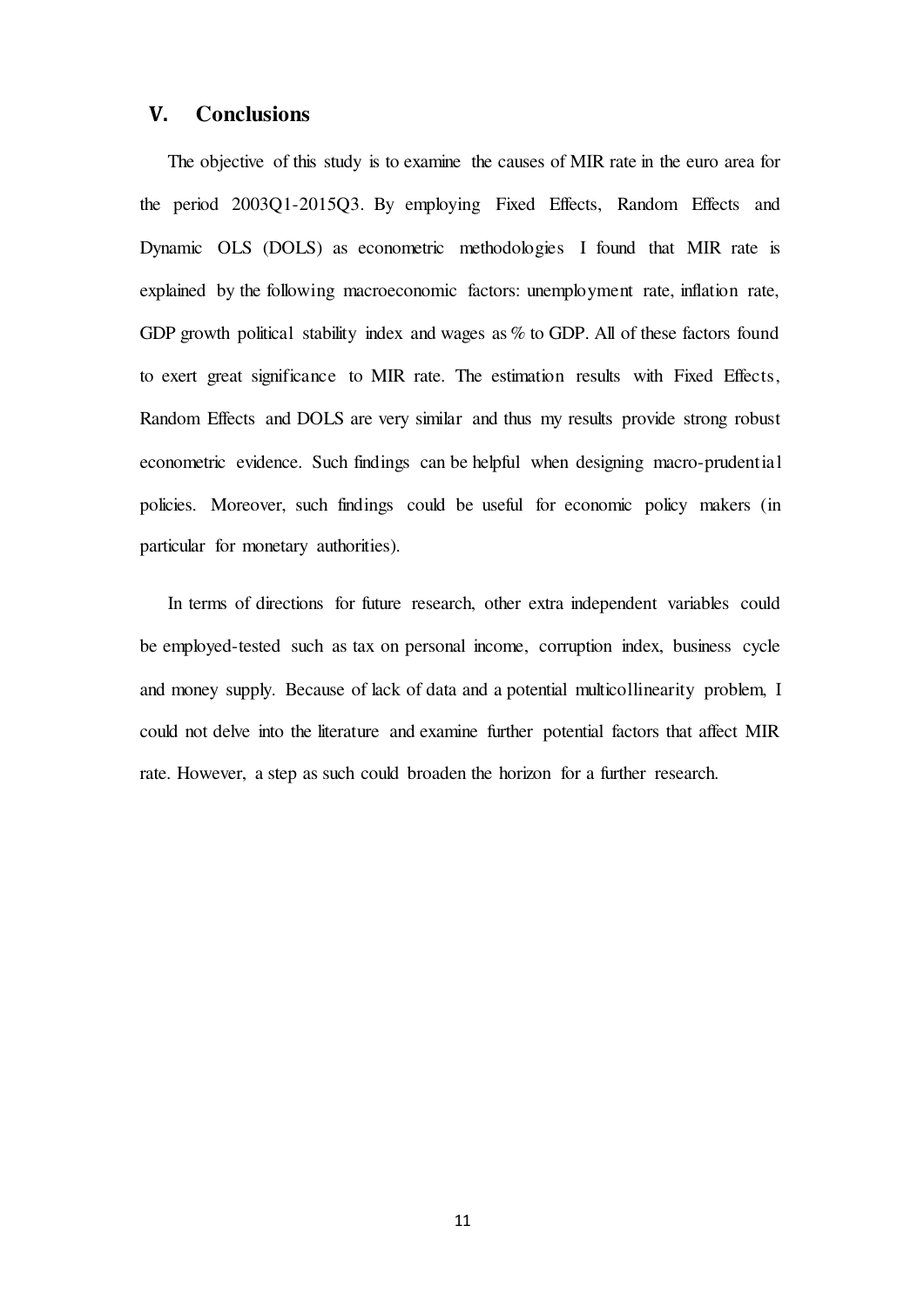# **References**

Abreu M. and Mendes V. 2003. Do macro financial variables matter for European bank interest margins and profitability. *Financial Management Association International*.

Afanasieff S. Lhacer P. M. V. and Nakane M. 2002. The Determinants of Bank Interest Spread in Brazil. *Money Affairs* **152**: 183–207.

Almeida F.D. and Divino J.A. 2015. Determinants of the Banking Spread in the Brazilian Economy: The Role of Micro and Macroeconomic Factors. *International Review of Economics and Finance* **40**: 29–39.

Anastasiou, D., Louri, H., and Tsionas, M., 2016. Non-Performing Loans in the Euro Area: Are Core-Periphery Banking Markets Fragmented?, Bank of Greece Working Paper Series, No. 219.

Boyd, J.H., Levine, R., Smith, B.D., 2001. The impact of inflation on financial sector performance. *Journal of Monetary Economics* **47**: 221–248.

Brock, P.L., Suarez, L.R., 2000. Understanding the behavior of bank spreads in Latin America. *Journal of Development Economics* **63**: 113–134.

Claeys S. and Vennet R.V. 2008. Determinants of bank interest margins in Central and Eastern Europe: A comparison with the West. *Economic Systems* **32**: 197–216.

Cottarelli C. and Kourelis A. 1994. Financial structure bank lending rates and the transmission mechanism of monetary policy. *Staff Papers of International Monetary Fund Washington D.C.* **41**: 587-623.

Dickey D. A. and Fuller W. A. 1979. Distribution of the estimators for autoregressive time series with a unit root. *Journal of the American Statistical Association* **74**: 427–431.

Égert B., Crespo-Cuaresma J. and Reininger T. 2007. Interest rate pass-through in central and Eastern Europe: Reborn from ashes merely to pass away?. *Journal of Policy Modeling* **29**: 209-225.

Gigineishvili N. 2011. Determinants of interest rate pass-through: Do macroeconomic conditions and financial market structure matter?. Working Papers of International Monetary Fund Washington D.C. 11.

Hawtrey K. and Liang H. 2008. Bank Interest Margins in OECD Countries. *North American Journal of Economics and Finance* **193**: 249-260.

Islam S. and Nishiyama S. 2016. The determinants of bank net interest margins: A panel evidence from South Asian countries. *Research in International Business and Finance* **37**: 501-514.

Kao C. and Chiang M. 2000. On the estimation and inference of a cointegrated regression in panel data. *Advances in Econometrics* **15**: 179-222.

Kunt A.D. Huizinga H. 1999. Determinants of commercial bank interest margins and profitability: Some international evidence. *The World Bank Economic Review* **13**: 379-408.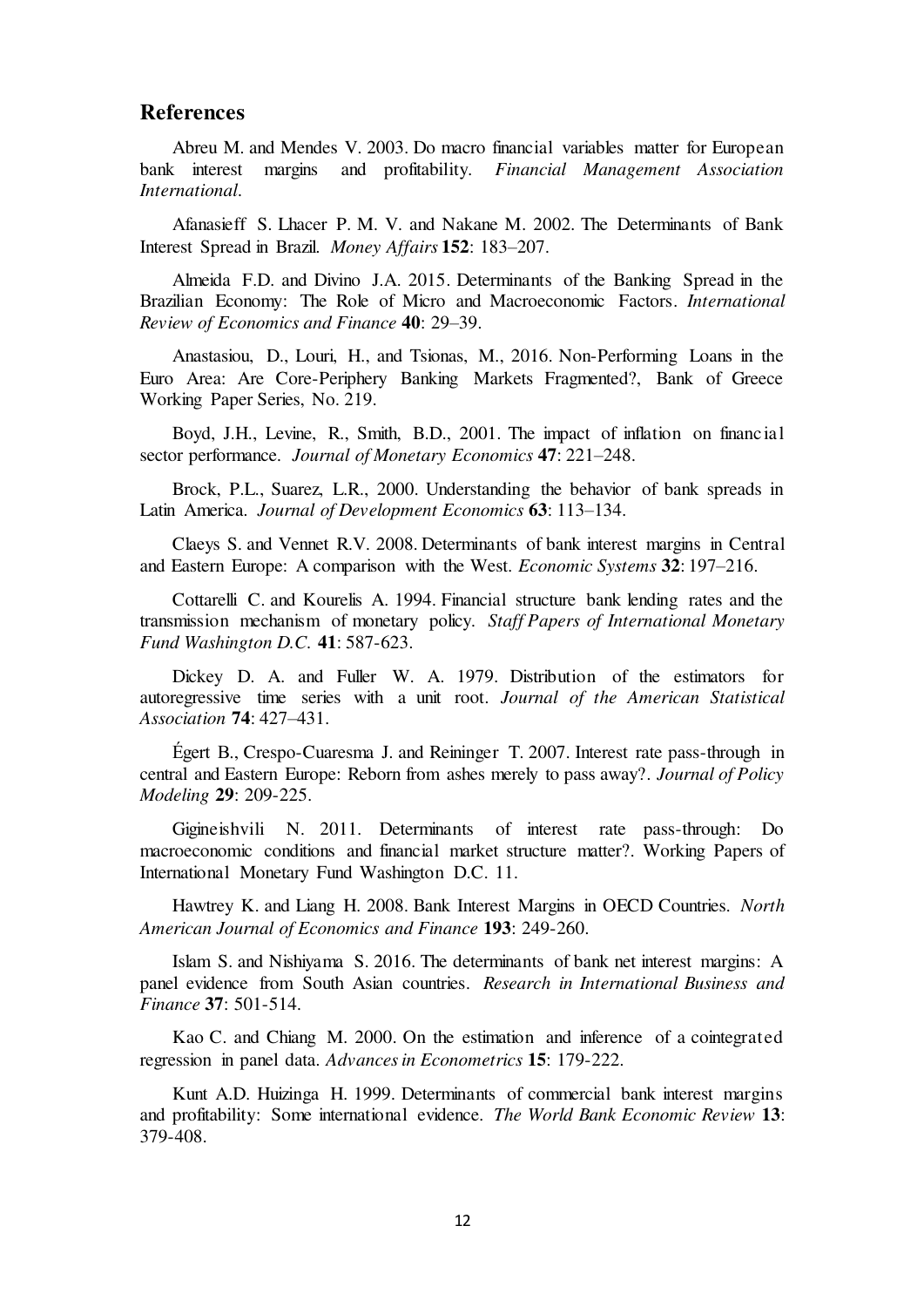Louri H. and Migiakis P. 2015. Determinants of Euro-Area Bank Lending Margins: Financial Fragmentation and ECB Policies. Bank of Greece Working Paper series, No. 198.

Mark N. and Soul D. 2003. Cointegration Vector Estimation by Panel DOLS and Long-run Money Demand. *Oxford Bulletin of Economics and Statistics* **65**: 655-680.

Mishra P. Montiel P. J. Spilimbergo A. 2010. Monetary transmission in low income countries. *IMF Economic Review.* International Monetary Fund Washington *D.C*. **60**: 270-302.

Mojon B. 2000. Financial structure and the interest rate channel of ECB monetary policy. Working Papers of European Central Bank Frankfurt 40.

Pedroni P. 2001. Purchasing power parity tests in cointegrated panels. *Review of Economics and Statistics* **83**: 727-731.

Perera A. and Wickramanayake J. 2016. Determinants of commercial bank retail interest rate adjustments: Evidence from a panel data model. *Journal of International Financial Markets Institutions and Money* **45**: 1-20.

Phillips P.C.B. and B.E. Hansen 1990. Statistical Inference in Instrumental Variable Regression with I1. *Processes Review of Economic Studies* **57**: 99-125.

Saikkonen P. 1992. Estimation and testing of cointegrated systems by an autoregressive approximation. *Econometric Theory* **8**: 1–27.

Sander H. Kleimeier S. 2004. Convergence in euro-zone retail banking? What interest rate pass-through tells us about monetary policy transmission competition and integration. *Journal of International Money and Finance* **23**: 461-492.

Sander H. Kleimeier S. 2006. Convergence of interest rate pass-through in a wider euro zone?. *Economic Systems* **30** :405-423.

Saunders A. Schumacher L. 2000. The determinants of bank interest margins: an international study. *Journal of International Money and Finance* **19**: 813-832.

Stock James H. and Mark Watson 1993. A Simple Estimator of Cointegrating Vectors in Higher Order Integrated Systems. *Econometrica* **61**: 783-820.

Tarus D.K. Chekol Y.B. Mutwol M. 2012. Determinants of net interest margins of commercial banks in Kenya: A panel study. *Procedia Economics and Finance* **2**: 199- 208.

Valverde S. C. & Fernandez F. R. 2007. The determinants of bank margins in European banking. *Journal of Banking and Finance* **317**: 2043-2063.

Wong K. P. 1997. On the determinants of bank interest margins under credit and interest rate risks. *Journal of Banking and Finance* **212**: 251-271.

Wooldridge J. 2010. Econometric Analysis of Cross Section and Panel Data. The MIT Press.

Zarruk E. R. 1989. Bank spread with uncertain deposit level and risk-aversion. J*ournal of Banking and Finance* **136**: 797-810.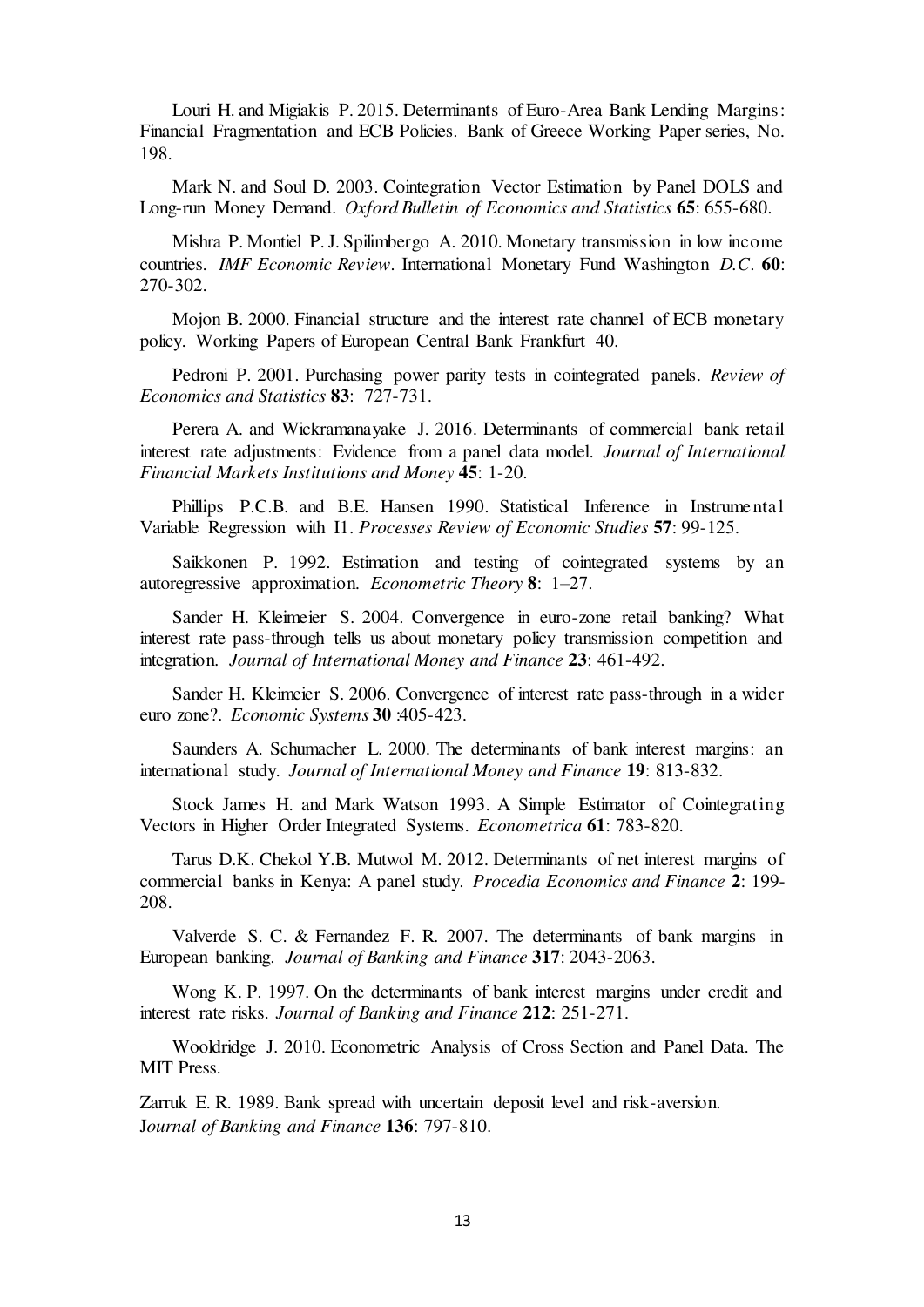# **Tables**

| <b>Table 1: Correlation Matrix</b>                                                                                                                                           |          |          |                |        |              |       |
|------------------------------------------------------------------------------------------------------------------------------------------------------------------------------|----------|----------|----------------|--------|--------------|-------|
|                                                                                                                                                                              | mir      | unemp    | <i>inflrat</i> | growth | politic_stab | wage  |
| mir                                                                                                                                                                          | 1.000    |          |                |        |              |       |
| unemp                                                                                                                                                                        | 0.074    | 1.000    |                |        |              |       |
| <i>inflrat</i>                                                                                                                                                               | 0.235    | $-0.301$ | 1.000          |        |              |       |
| growth                                                                                                                                                                       | $-0.126$ | $-0.166$ | 0.130          | 1.000  |              |       |
| politic_stab                                                                                                                                                                 | $-0.241$ | $-0.201$ | $-0.017$       | 0.220  | 1.000        |       |
| wage                                                                                                                                                                         | $-0.295$ | $-0.095$ | $-0.051$       | 0.119  | 0.522        | 1.000 |
| <b>Notes:</b> unemp, inflrat, growth, politic_stab and wage stand for unemployment rate, inflation rate,<br>GDP growth rate, political stability and wage %GDP respectively. |          |          |                |        |              |       |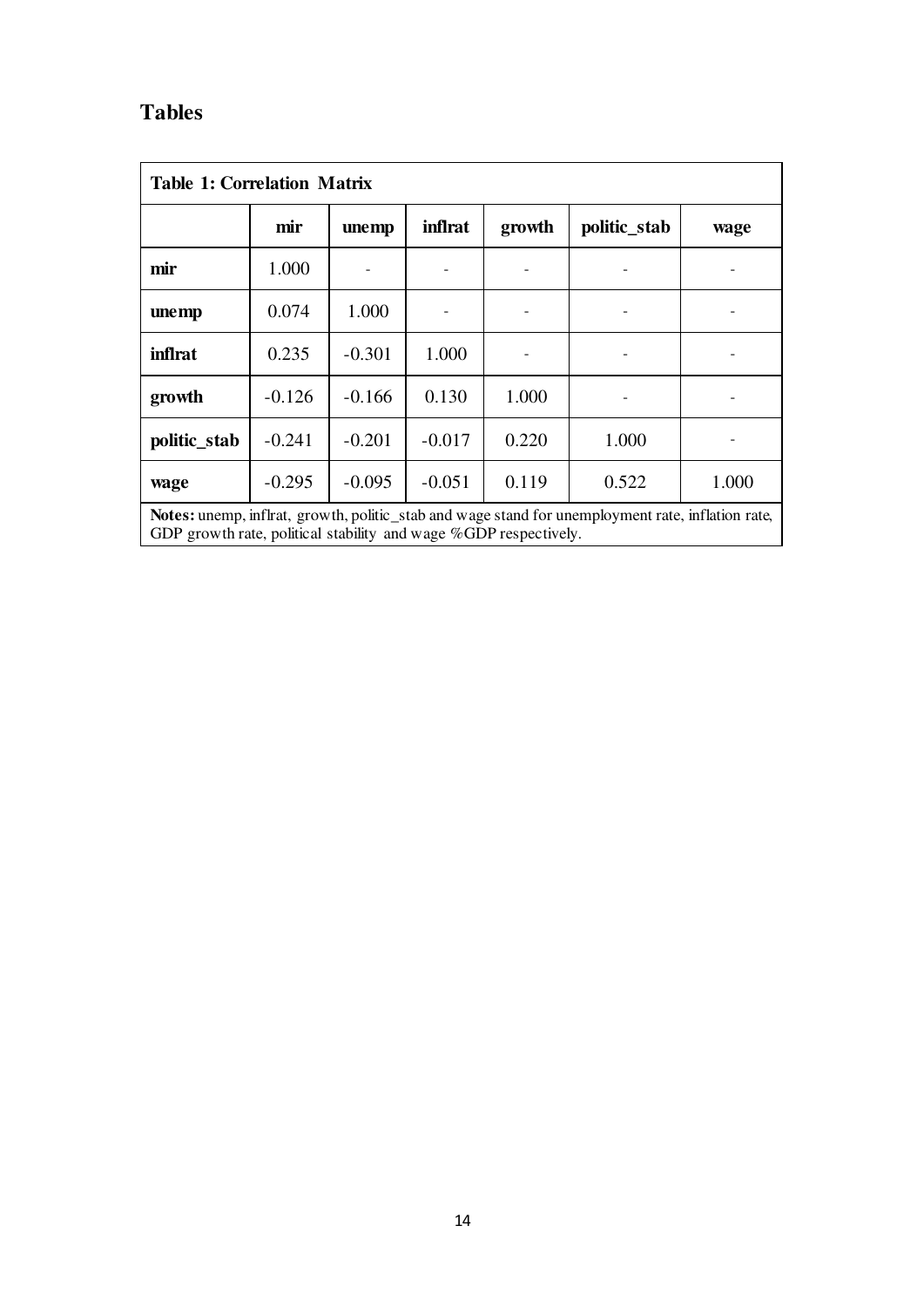| <b>Table 2: Data Sources and Expected Signs</b>                                                                                                                       |                            |  |  |  |
|-----------------------------------------------------------------------------------------------------------------------------------------------------------------------|----------------------------|--|--|--|
| <b>Panel A: Data Sources</b>                                                                                                                                          |                            |  |  |  |
| mir                                                                                                                                                                   | <b>ECB DATA WHAREHOUSE</b> |  |  |  |
| unemp                                                                                                                                                                 | <b>OECD</b>                |  |  |  |
| <i>inflrat</i>                                                                                                                                                        | <b>OECD</b>                |  |  |  |
| growth                                                                                                                                                                | <b>OECD</b>                |  |  |  |
| politic_stab                                                                                                                                                          | <b>DATASTREAM</b>          |  |  |  |
| wage                                                                                                                                                                  | <b>DATASTREAM</b>          |  |  |  |
| <b>Panel B: Expected Signs</b>                                                                                                                                        |                            |  |  |  |
| unemp                                                                                                                                                                 | $(+)$                      |  |  |  |
| inflrat                                                                                                                                                               | $(+)/(-)$                  |  |  |  |
| growth                                                                                                                                                                | $\left( -\right)$          |  |  |  |
| politic_stab                                                                                                                                                          | $\left( -\right)$          |  |  |  |
| wage                                                                                                                                                                  | $\left( -\right)$          |  |  |  |
| Notes: unemp, inflrat, growth, politic_stab and wage stand for unemployment rate, inflation rate,<br>GDP growth rate, political stability and wage %GDP respectively. |                            |  |  |  |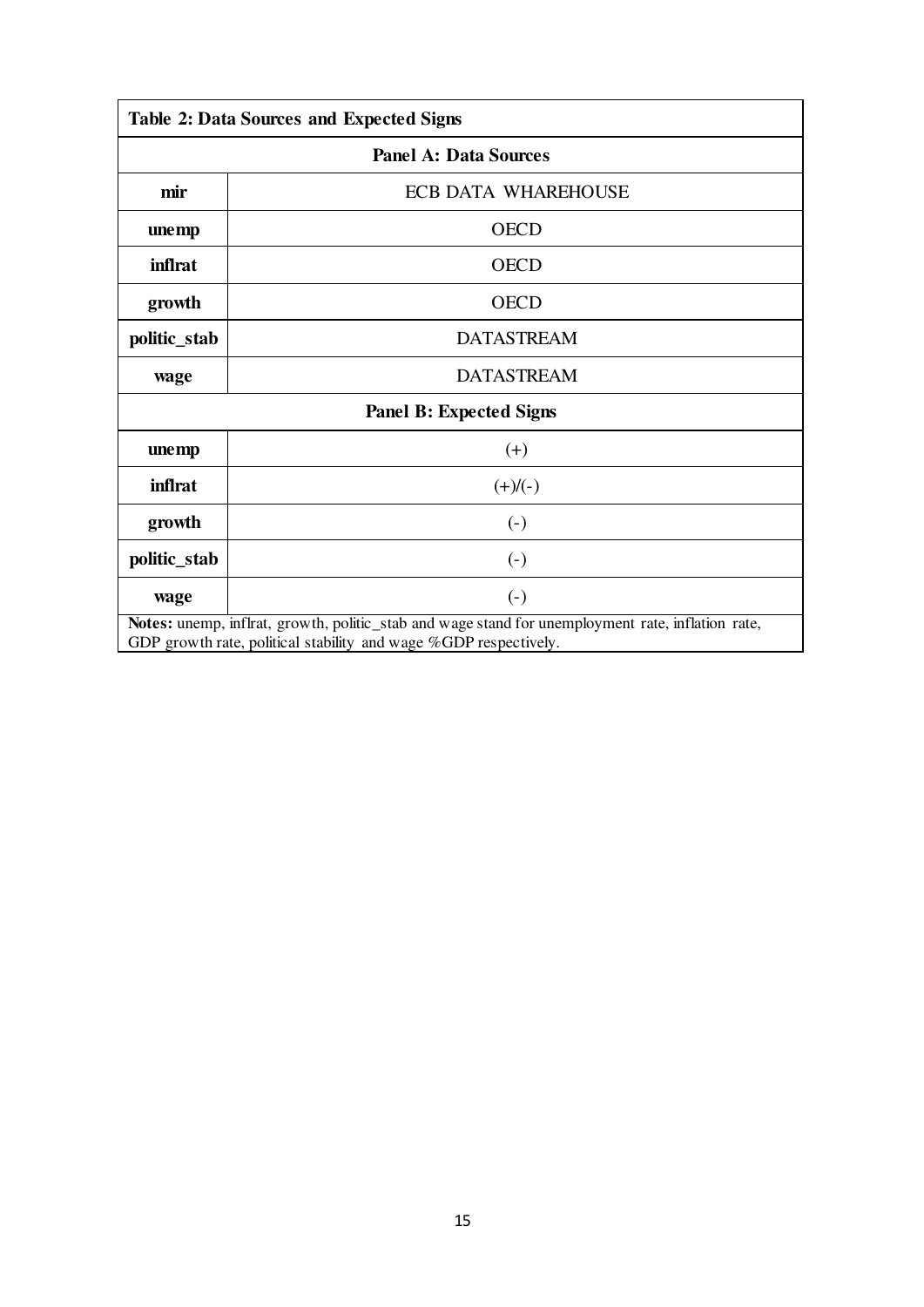| <b>Table 3: Descriptive Statistics</b>                                                                                                                                |        |           |           |            |  |  |
|-----------------------------------------------------------------------------------------------------------------------------------------------------------------------|--------|-----------|-----------|------------|--|--|
| <b>Variable</b>                                                                                                                                                       | Mean   | Std. Dev. | Min       | <b>Max</b> |  |  |
| mir                                                                                                                                                                   | 4.044  | 1.141     | 1.630     | 7.200      |  |  |
| unemp                                                                                                                                                                 | 10.318 | 4.817     | 1.800     | 29.100     |  |  |
| inflrat                                                                                                                                                               | 0.596  | 0.498     | $-1.709$  | 7.762      |  |  |
| growth                                                                                                                                                                | 0.322  | 0.941     | $-12.399$ | 7.352      |  |  |
| politic_stab                                                                                                                                                          | 5.324  | 0.658     | 4.070     | 6.717      |  |  |
| wage                                                                                                                                                                  | 33.706 | 5.882     | 22.300    | 48.900     |  |  |
| Notes: unemp, inflrat, growth, politic_stab and wage stand for unemployment rate, inflation rate,<br>GDP growth rate, political stability and wage %GDP respectively. |        |           |           |            |  |  |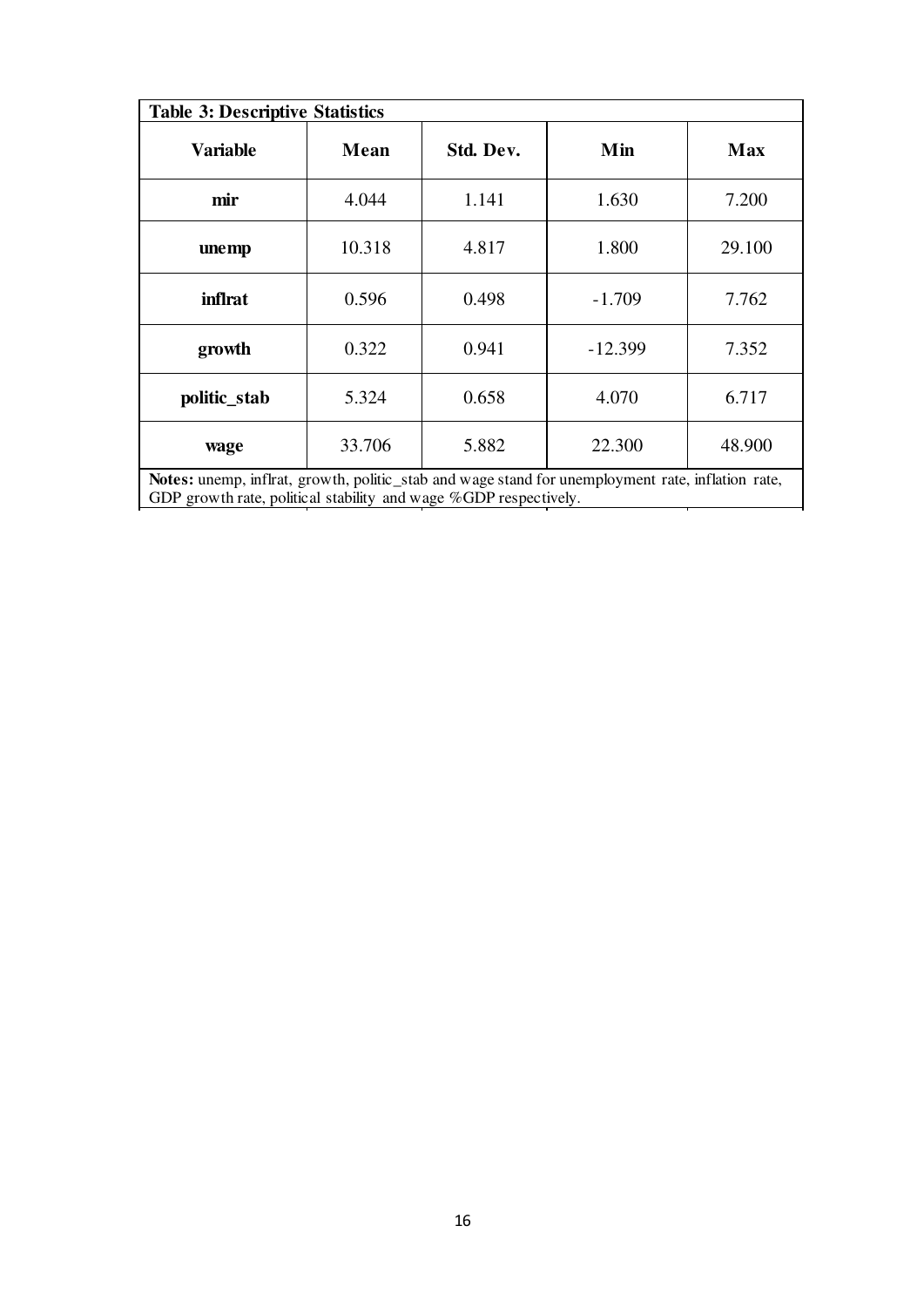| <b>Table 4: Descriptive Statistics by Country</b> |       |       |        |          |           |              |        |
|---------------------------------------------------|-------|-------|--------|----------|-----------|--------------|--------|
| Country                                           | stats | mir   | unemp  | inflrat  | growth    | politic_stab | wage   |
|                                                   | mean  | 3.489 | 4.782  | 0.478    | 0.438     | 6.075        | 39.151 |
|                                                   | min   | 2.100 | 3.100  | $-0.305$ | $-1.988$  | 5.909        | 37.200 |
| Austria                                           | max   | 5.490 | 6.000  | 1.506    | 2.010     | 6.447        | 41.700 |
|                                                   |       |       |        |          |           |              |        |
|                                                   | mean  | 3.936 | 7.919  | 0.464    | 0.440     | 6.061        | 36.850 |
|                                                   | min   | 2.440 | 6.200  | $-0.577$ | $-2.093$  | 5.662        | 35.700 |
| <b>Belgium</b>                                    | max   | 5.490 | 9.400  | 1.604    | 1.635     | 6.383        | 38.500 |
|                                                   |       |       |        |          |           |              |        |
|                                                   | mean  | 3.107 | 8.712  | 0.462    | 0.426     | 6.550        | 38.954 |
|                                                   | min   | 1.630 | 5.600  | $-0.673$ | $-6.892$  | 6.214        | 36.500 |
| <b>Finland</b>                                    | max   | 5.590 | 13.300 | 1.537    | 3.090     | 6.717        | 45.200 |
|                                                   |       |       |        |          |           |              |        |
|                                                   | mean  | 3.813 | 9.709  | 0.414    | 0.374     | 5.857        | 37.460 |
|                                                   | min   | 2.420 | 6.700  | $-0.366$ | $-1.582$  | 5.595        | 35.800 |
| <b>France</b>                                     | max   | 5.370 | 29.100 | 1.219    | 1.242     | 6.178        | 39.200 |
|                                                   |       |       |        |          |           |              |        |
|                                                   | mean  | 4.261 | 8.191  | 0.356    | 0.316     | 6.000        | 41.631 |
|                                                   | min   | 2.680 | 4.800  | $-0.487$ | $-4.454$  | 5.682        | 36.600 |
| <b>Germany</b>                                    | max   | 5.590 | 18.800 | 1.088    | 2.026     | 6.317        | 48.900 |
|                                                   |       |       |        |          |           |              |        |
|                                                   | mean  | 5.749 | 14.062 | 0.717    | 0.218     | 4.747        | 25.422 |
|                                                   | min   | 4.620 | 7.400  | $-1.709$ | $-4.770$  | 4.369        | 22.300 |
| Greece                                            | max   | 7.200 | 28.000 | 2.160    | 3.066     | 5.001        | 28.600 |
|                                                   |       |       |        |          |           |              |        |
|                                                   | mean  | 4.193 | 8.177  | 0.489    | 1.095     | 5.894        | 36.412 |
|                                                   | min   | 2.940 | 3.700  | $-0.898$ | $-4.071$  | 5.604        | 31.900 |
| <b>Ireland</b>                                    | max   | 6.360 | 15.400 | 1.676    | 6.211     | 6.133        | 40.900 |
|                                                   |       |       |        |          |           |              |        |
|                                                   | mean  | 3.899 | 9.410  | 0.647    | 0.119     | 4.696        | 27.840 |
|                                                   | min   | 2.200 | 5.700  | $-0.187$ | $-2.910$  | 4.256        | 26.500 |
| <b>Italy</b>                                      | max   | 6.520 | 13.700 | 1.824    | 1.556     | 5.042        | 29.400 |
|                                                   |       |       |        |          |           |              |        |
|                                                   | mean  | 3.504 | 11.775 | 0.772    | 1.068     | 4.716        | 31.850 |
| Lithuania                                         | min   | 1.780 | 3.900  | $-1.541$ | $-12.399$ | 4.070        | 29.600 |
|                                                   | max   | 5.520 | 18.500 | 4.370    | 4.835     | 5.193        | 35.600 |
|                                                   |       |       |        |          |           |              |        |
|                                                   | mean  | 3.939 | 4.709  | 0.534    | 0.655     | 6.183        | 42.374 |
| Luxembourg                                        | min   | 2.590 | 1.800  | $-1.187$ | $-5.709$  | 5.905        | 38.700 |
|                                                   | max   | 5.570 | 7.300  | 1.620    | 5.291     | 6.464        | 46.000 |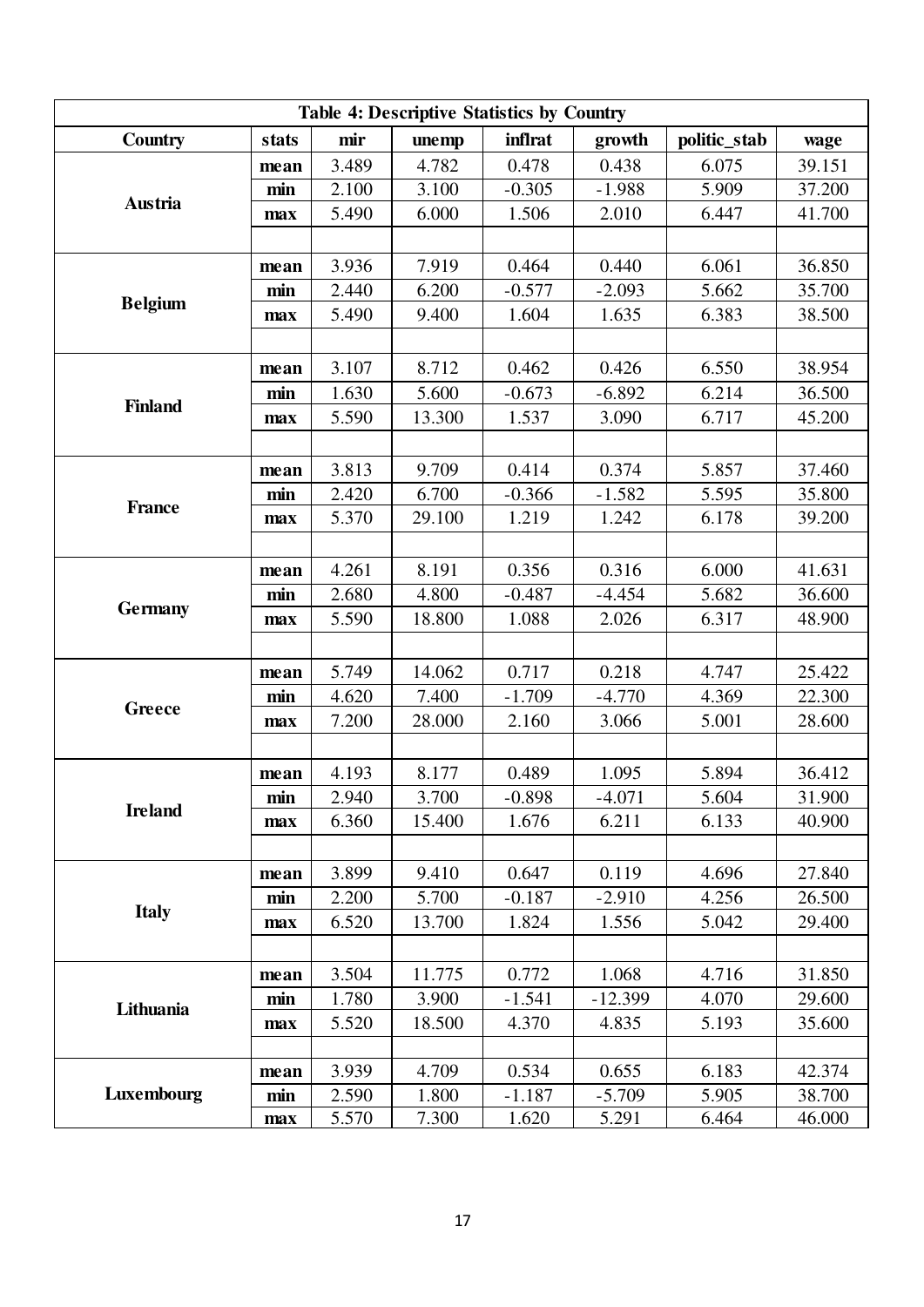|                                                                                                                                                                       | mean | 4.575 | 4.373  | 0.495    | 0.460    | 6.283 | 39.550 |
|-----------------------------------------------------------------------------------------------------------------------------------------------------------------------|------|-------|--------|----------|----------|-------|--------|
|                                                                                                                                                                       | min  | 3.310 | 2.000  | $-0.617$ | $-3.315$ | 6.028 | 37.400 |
| <b>Netherlands</b>                                                                                                                                                    | max  | 6.470 | 8.200  | 1.763    | 1.762    | 6.543 | 43.100 |
|                                                                                                                                                                       |      |       |        |          |          |       |        |
|                                                                                                                                                                       | mean | 4.364 | 9.111  | 0.723    | 0.300    | 5.291 | 37.085 |
|                                                                                                                                                                       | min  | 2.790 | 4.000  | $-0.724$ | $-2.300$ | 5.059 | 33.900 |
| Portugal                                                                                                                                                              | max  | 6.360 | 18.400 | 3.204    | 2.229    | 5.473 | 38.900 |
|                                                                                                                                                                       |      |       |        |          |          |       |        |
|                                                                                                                                                                       | mean |       | 14.828 | 1.110    | 0.908    | 4.890 | 29.500 |
|                                                                                                                                                                       | min  |       | 8.700  | $-0.569$ | $-9.225$ | 4.649 | 27.100 |
| Slovakia                                                                                                                                                              | max  |       | 19.900 | 7.762    | 7.352    | 5.125 | 33.000 |
|                                                                                                                                                                       |      |       |        |          |          |       |        |
|                                                                                                                                                                       | mean | 3.881 | 7.182  | 1.050    | 0.621    | 5.138 | 43.595 |
|                                                                                                                                                                       | min  | 2.780 | 4.200  | $-1.288$ | $-4.518$ | 4.873 | 41.500 |
| <b>Slovenia</b>                                                                                                                                                       | max  | 6.030 | 11.200 | 3.395    | 3.633    | 5.428 | 45.900 |
|                                                                                                                                                                       |      |       |        |          |          |       |        |
|                                                                                                                                                                       | mean | 3.753 | 15.840 | 0.660    | 0.517    | 5.624 | 38.114 |
|                                                                                                                                                                       | min  | 2.380 | 8.000  | $-0.683$ | $-1.597$ | 5.069 | 36.200 |
| <b>Spain</b>                                                                                                                                                          | max  | 5.880 | 27.100 | 1.747    | 1.592    | 6.279 | 40.500 |
|                                                                                                                                                                       |      |       |        |          |          |       |        |
| Notes: unemp, inflrat, growth, politic_stab and wage stand for unemployment rate, inflation rate, GDP growth<br>rate, political stability and wage %GDP respectively. |      |       |        |          |          |       |        |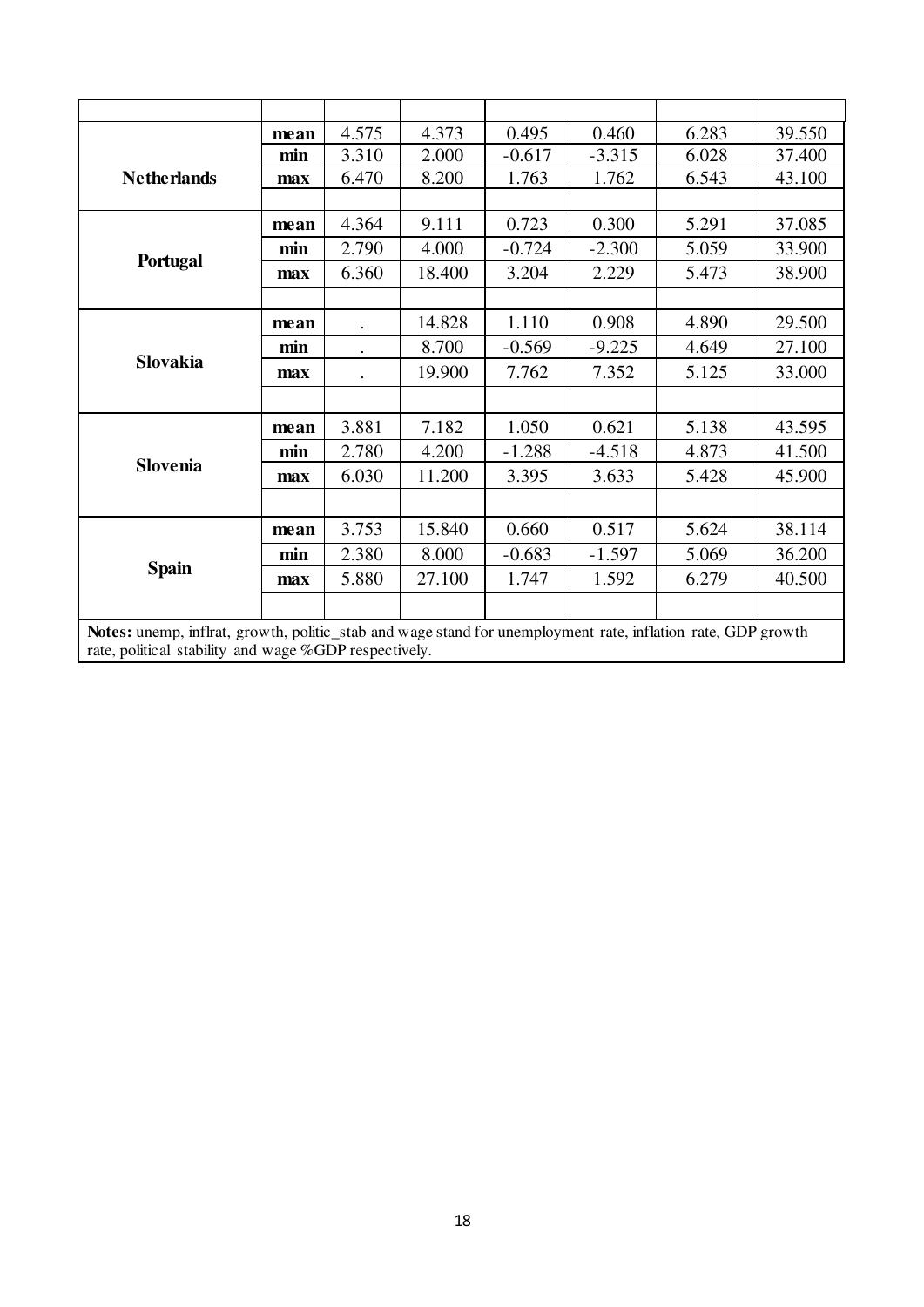| Table 5: ADF Unit root tests                                                                                                                                                                    |          |                   |  |  |
|-------------------------------------------------------------------------------------------------------------------------------------------------------------------------------------------------|----------|-------------------|--|--|
| <b>VARIABLES</b>                                                                                                                                                                                | P_values | <b>Statistics</b> |  |  |
| mir                                                                                                                                                                                             | 0.000    | $-19.048$         |  |  |
| unemp                                                                                                                                                                                           | 0.000    | $-18.997$         |  |  |
| inflrat                                                                                                                                                                                         | 0.000    | $-41.629$         |  |  |
| growth                                                                                                                                                                                          | 0.000    | $-42.621$         |  |  |
| politic_stab                                                                                                                                                                                    | 0.000    | $-16.763$         |  |  |
| wage                                                                                                                                                                                            | 0.000    | $-20.584$         |  |  |
| Notes: (a) ADF test has as a null hypothesis that there is unit root, (b) unemp, inflrat, growth,<br>politic stab and wage stand for unemployment rate inflation rate GDD growth rate political |          |                   |  |  |

politic\_stab and wage stand for unemployment rate, inflation rate, GDP growth rate, political stability and wage %GDP respectively, (c) The null hypothesis of unit root is rejected at the  $1\%$ significance level for all variables.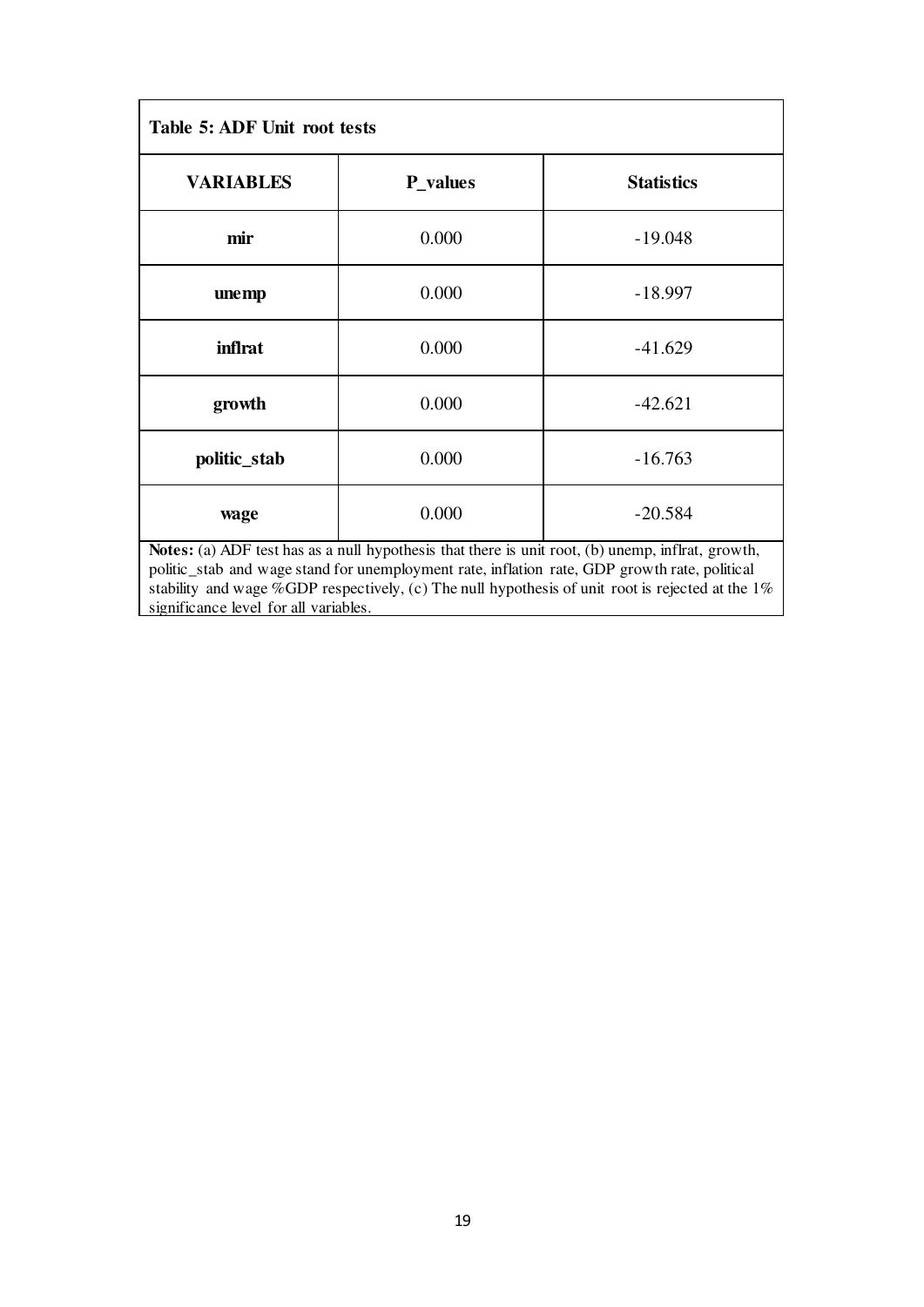| Table 6: Estimation Results with Fixed Effects, 2003Q1-2015Q3 |                                                                                                                          |  |  |  |
|---------------------------------------------------------------|--------------------------------------------------------------------------------------------------------------------------|--|--|--|
| <b>VARIABLES</b>                                              | mir                                                                                                                      |  |  |  |
|                                                               | $0.116***$                                                                                                               |  |  |  |
| $\mathbf{unemp}_{it}$                                         | (0.009)                                                                                                                  |  |  |  |
|                                                               | $0.231***$                                                                                                               |  |  |  |
| <b>inflrat</b> <sub>it</sub>                                  | (0.035)                                                                                                                  |  |  |  |
| $growth_{it}$                                                 | $-0.225***$                                                                                                              |  |  |  |
|                                                               | (0.023)                                                                                                                  |  |  |  |
| politic_stab <sub>it</sub>                                    | $-1.470***$                                                                                                              |  |  |  |
|                                                               | (0.163)                                                                                                                  |  |  |  |
|                                                               | $-0.334***$                                                                                                              |  |  |  |
| wage <sub>it</sub>                                            | (0.037)                                                                                                                  |  |  |  |
| <b>Constant</b>                                               | 24.110***                                                                                                                |  |  |  |
|                                                               | (1.882)                                                                                                                  |  |  |  |
| <b>Diagnostics</b>                                            |                                                                                                                          |  |  |  |
| <b>Observations</b>                                           | 732                                                                                                                      |  |  |  |
| Number of countries                                           | 15                                                                                                                       |  |  |  |
| $\mathbb{R}^2$                                                | 0.350                                                                                                                    |  |  |  |
|                                                               | Notes: $(a)$ <sup>*</sup> , ***, *** denote statistical significance at the 10, 5, and 1 percent level respectively, (b) |  |  |  |

numbers in parentheses denote robust standard errors, (c) unemp, inflrat, growth, politic\_stab and wage stand for unemployment rate, inflation rate, GDP growth rate, political stability and wage %GDP respectively.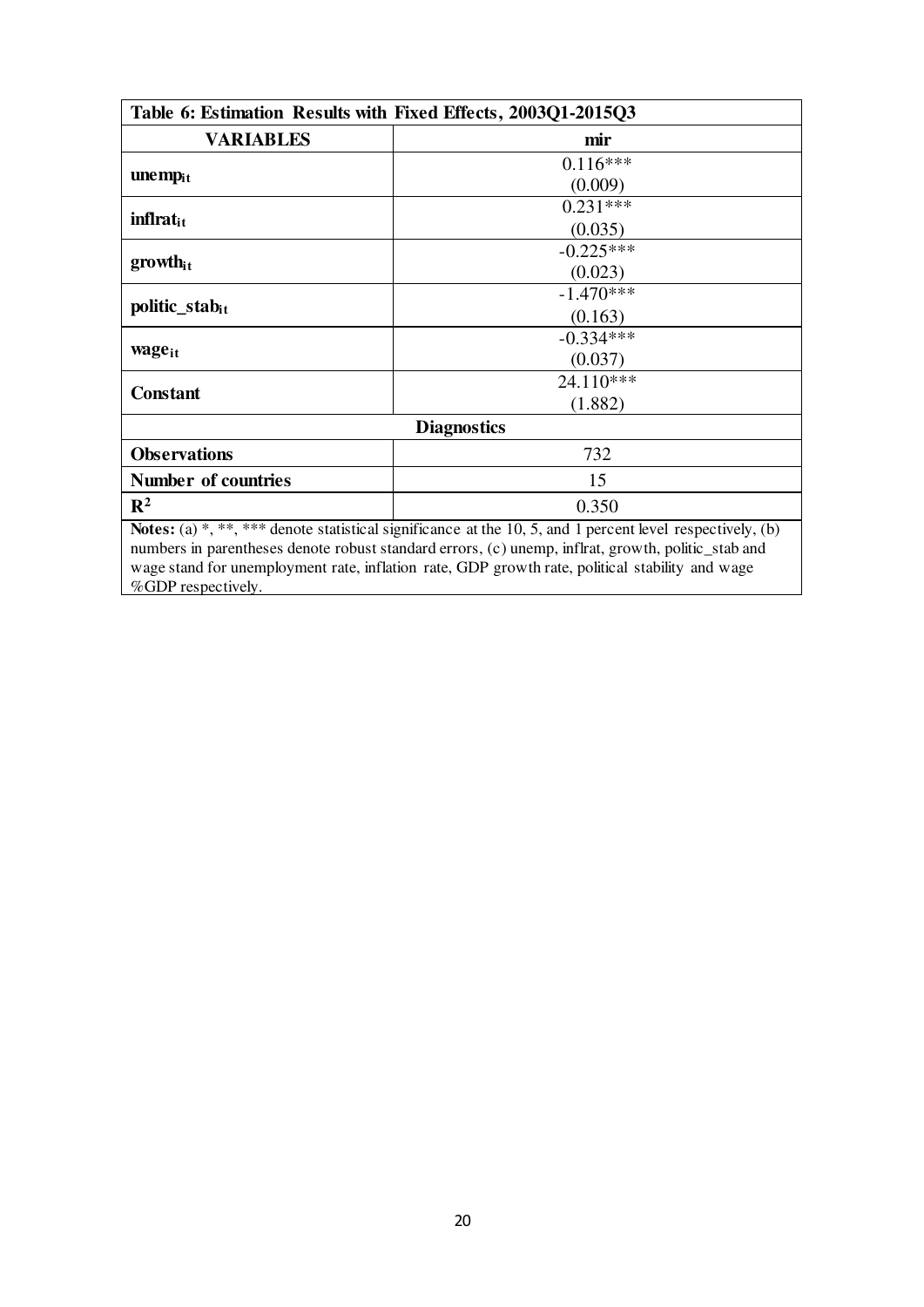| Table 7: Estimation Results with Random Effects, 2003Q1-2015Q3 |                                                                                                                                                                                                                  |  |  |  |
|----------------------------------------------------------------|------------------------------------------------------------------------------------------------------------------------------------------------------------------------------------------------------------------|--|--|--|
| <b>VARIABLES</b>                                               | mir                                                                                                                                                                                                              |  |  |  |
|                                                                | $0.087***$                                                                                                                                                                                                       |  |  |  |
| $\mathbf{unemp}_{it}$                                          | (0.008)                                                                                                                                                                                                          |  |  |  |
|                                                                | $0.301***$                                                                                                                                                                                                       |  |  |  |
| inflrat <sub>it</sub>                                          | (0.038)                                                                                                                                                                                                          |  |  |  |
|                                                                | $-0.165***$                                                                                                                                                                                                      |  |  |  |
| $growth_{it}$                                                  | (0.019)                                                                                                                                                                                                          |  |  |  |
|                                                                | $-0.512***$                                                                                                                                                                                                      |  |  |  |
| politic_stab <sub>it</sub>                                     | (0.097)                                                                                                                                                                                                          |  |  |  |
|                                                                | $-0.109***$                                                                                                                                                                                                      |  |  |  |
| wage <sub>it</sub>                                             | (0.015)                                                                                                                                                                                                          |  |  |  |
| <b>Constant</b>                                                | 11.233***                                                                                                                                                                                                        |  |  |  |
|                                                                | (0.457)                                                                                                                                                                                                          |  |  |  |
|                                                                | <b>Diagnostics</b>                                                                                                                                                                                               |  |  |  |
| <b>Observations</b>                                            | 732                                                                                                                                                                                                              |  |  |  |
| Number of countries                                            | 15                                                                                                                                                                                                               |  |  |  |
| $\mathbf{R}^2$                                                 | 0.285                                                                                                                                                                                                            |  |  |  |
|                                                                | Notes: (a) *, **, *** denote statistical significance at the 10, 5, and 1 percent level respectively, (b)<br>mit en tronen al este den sa oritora san dendomento (s) no meno traduca oriente no l'ate santo en d |  |  |  |

numbers in parentheses denote robust standard errors, (c) unemp, inflrat, growth, politic\_stab and wage stand for unemployment rate, inflation rate, GDP growth rate, political stability and wage %GDP respectively.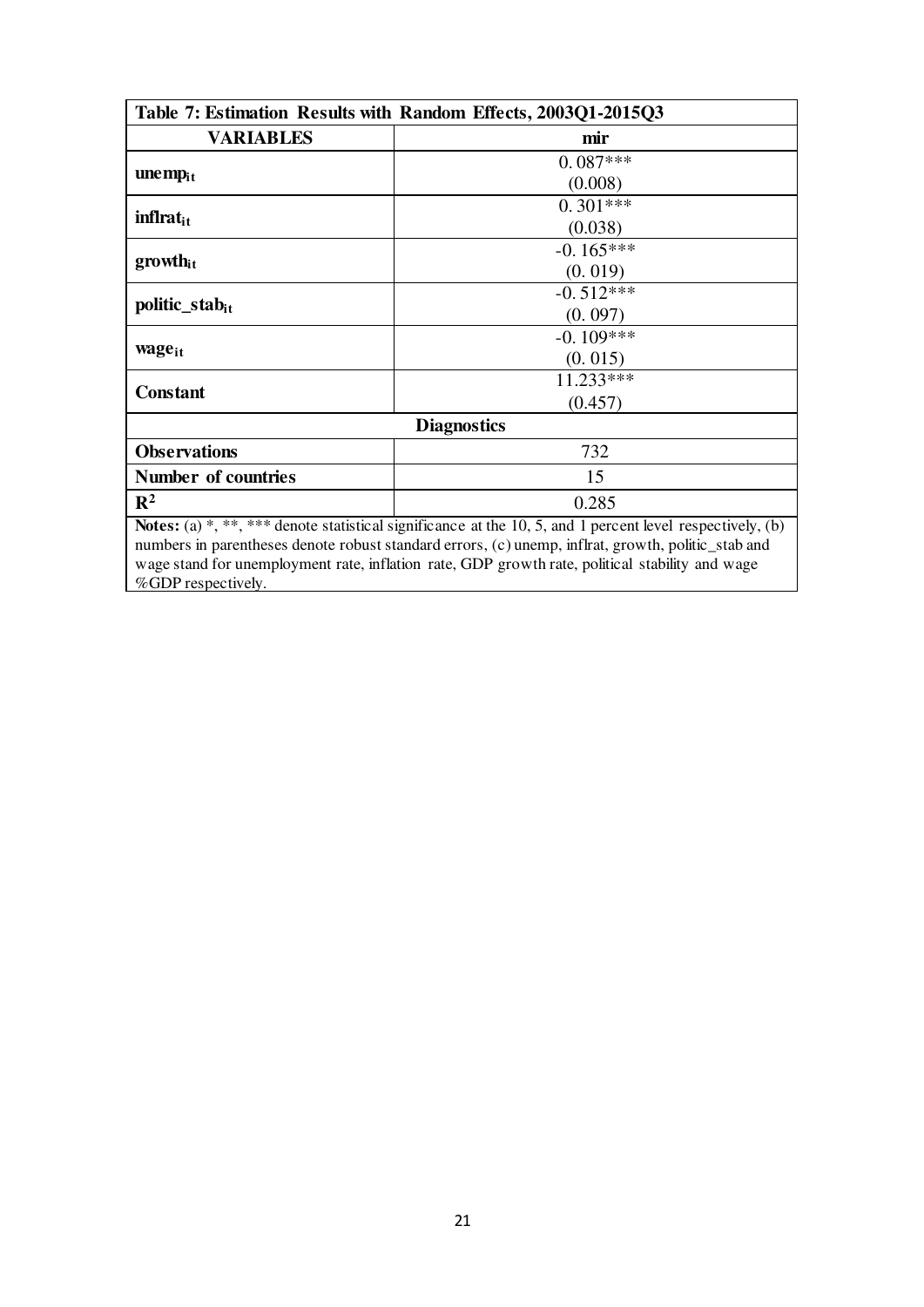| Table 8: Estimation Results with DOLS, 2003Q1-2015Q3 |                                                                                                                                                                                                                                                                                               |  |  |  |
|------------------------------------------------------|-----------------------------------------------------------------------------------------------------------------------------------------------------------------------------------------------------------------------------------------------------------------------------------------------|--|--|--|
| <b>VARIABLES</b>                                     | mir                                                                                                                                                                                                                                                                                           |  |  |  |
| $\mathbf{unemp}_{it}$                                | $0.170***$<br>(0.009)                                                                                                                                                                                                                                                                         |  |  |  |
| inflrat <sub>it</sub>                                | $-0.246***$<br>(0.118)                                                                                                                                                                                                                                                                        |  |  |  |
| $growth_{it}$                                        | $-0.595***$<br>(0.065)                                                                                                                                                                                                                                                                        |  |  |  |
| politic_stabit                                       | $-1.311***$<br>(0.118)                                                                                                                                                                                                                                                                        |  |  |  |
| wage <sub>it</sub>                                   | $-0.701***$<br>(0.030)                                                                                                                                                                                                                                                                        |  |  |  |
|                                                      | <b>Diagnostics</b>                                                                                                                                                                                                                                                                            |  |  |  |
| <b>Observations</b>                                  | 691                                                                                                                                                                                                                                                                                           |  |  |  |
| Number of countries                                  | 15                                                                                                                                                                                                                                                                                            |  |  |  |
| $\mathbf{R}^2$                                       | 0.652                                                                                                                                                                                                                                                                                         |  |  |  |
|                                                      | <b>Notes:</b> (a) *, **, *** denote statistical significance at the 10, 5, and 1 percent level<br>$\mathbf{A} = \mathbf{A} \times \mathbf{A}$ and $\mathbf{A} = \mathbf{A} \times \mathbf{A}$ and $\mathbf{A} = \mathbf{A} \times \mathbf{A}$ and $\mathbf{A} = \mathbf{A} \times \mathbf{A}$ |  |  |  |

respectively, (b) numbers in parentheses denote robust standard errors, (c) unemp, inflrat, growth, politic\_stab and wage stand for unemployment rate, inflation rate, GDP growth rate, political stability and wage %GDP respectively.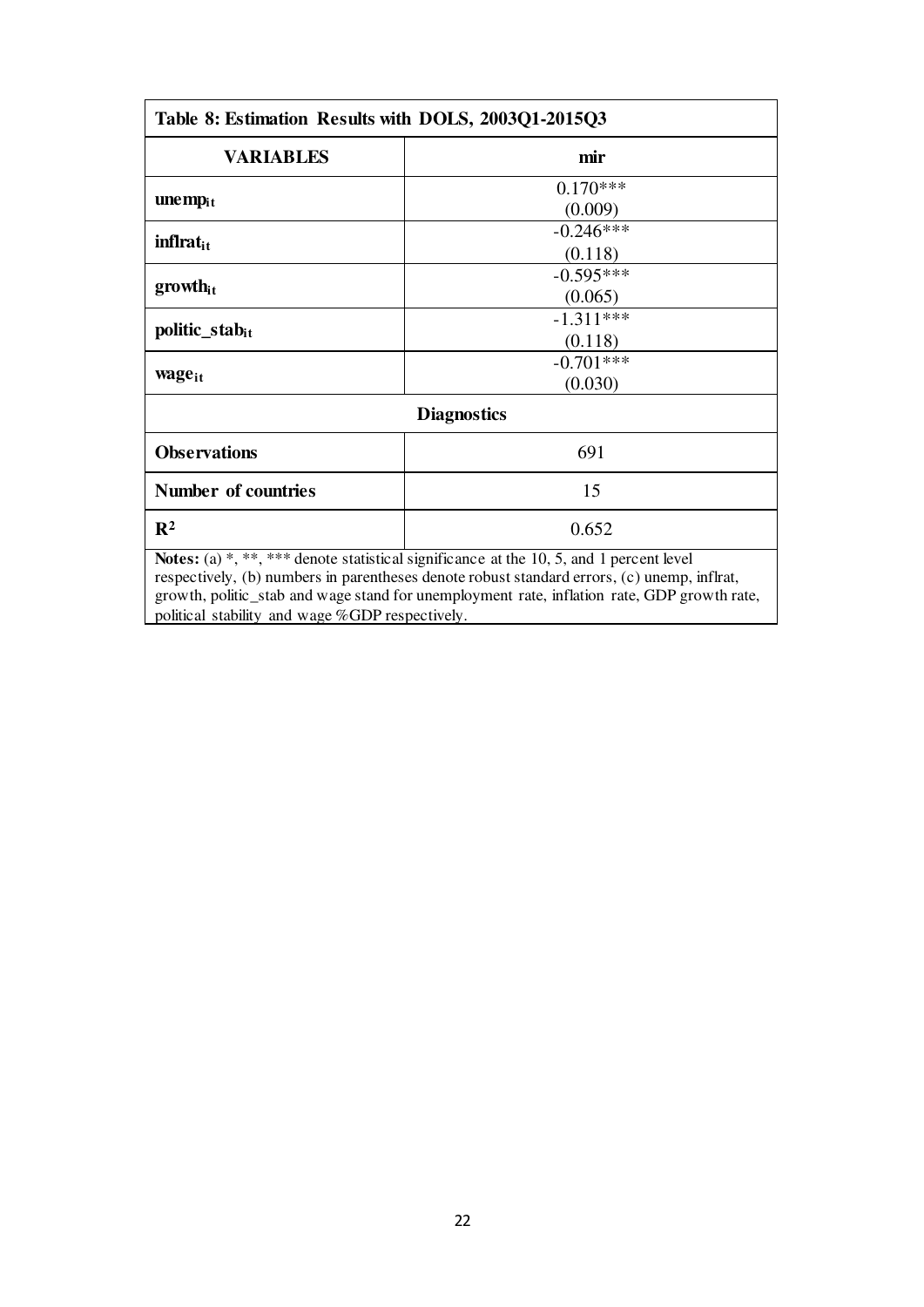# **Figures**

Figure 1: The evolution of MIR rate in Euro area countries – Country Group A (2003Q1-2015Q3)